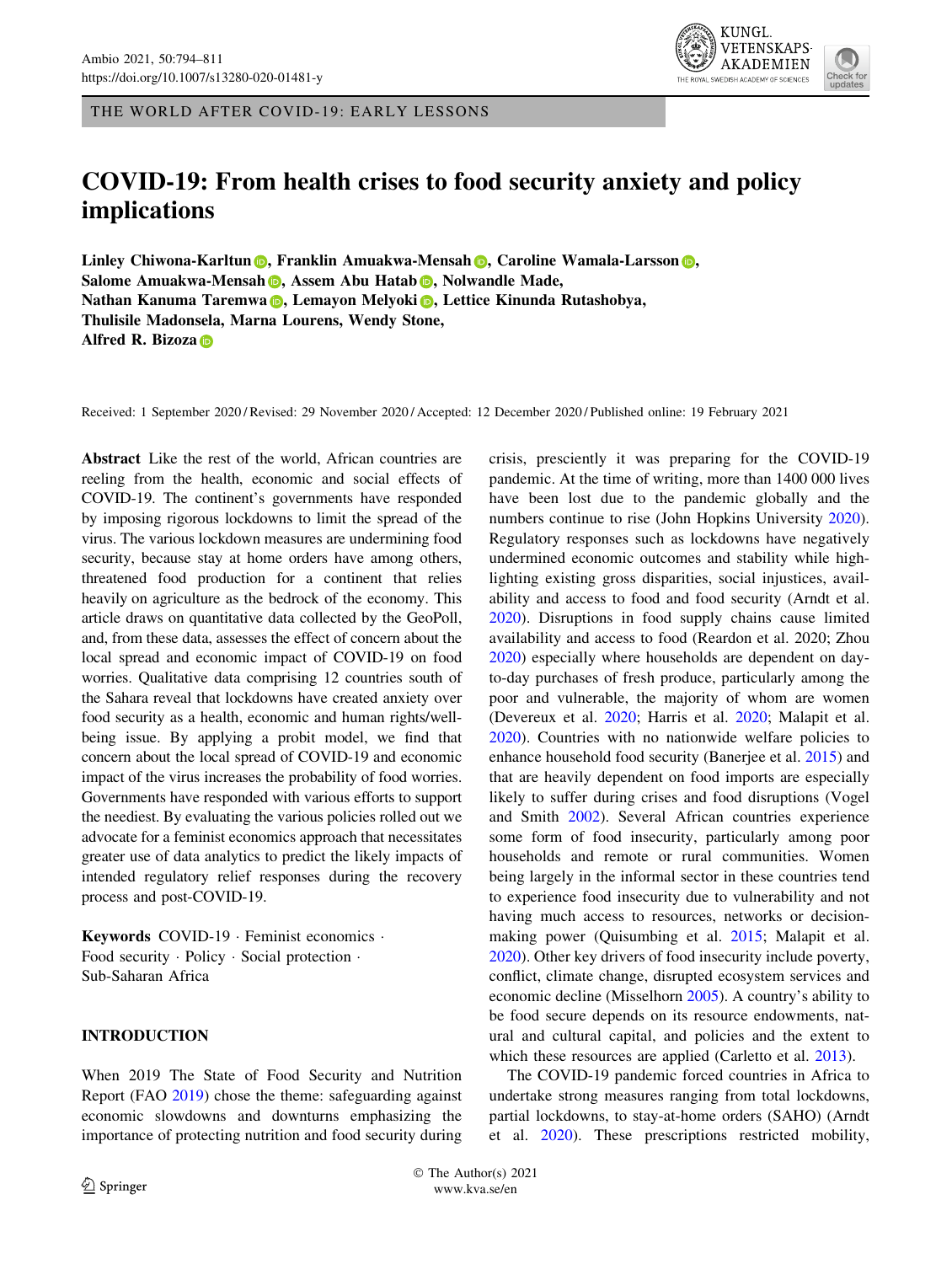livelihoods, gender equality and family support networks, leading to socioeconomic consequences, including major loss of income (Ragasa and Lambrecht [2020\)](#page-15-0) and disruption of agriculture activities such as farming, access to farm inputs and markets (Arndt et al. [2020\)](#page-13-0) that have exacerbated food insecurity and related nutrition deficiencies (Naja and Hamadeh [2020\)](#page-15-0). Depending on the implementation of these measures and related policies to ease the effects of COVID-19 on a national basis, households may experience varying levels of concern for food and nutrition security, especially where urban–rural partnerships become severed (Sukhwani et al. [2020\)](#page-15-0). The impact of food security deterioration under COVID-19 has worsened the abilities for compliance of African countries with the right to food as protected in article 25 of the Universal Declaration of Human Rights and related instruments (Mechlem [2004\)](#page-14-0).

Almost one-fifth of Africa's population (256 million) is undernourished, and the number of hungry people is increasing (FAO [2019](#page-13-0)). Africa's population is predicted to double by 2050 and food demand to triple (United Nations [2020a](#page-16-0), [b,](#page-16-0) [c\)](#page-16-0). To feed the growing population and to ensure healthy lives and the promotion of well-being in line with the sustainable development goals (SDGs) especially 1 on poverty and 2 on food and health (United Nations General Assembly [2015\)](#page-16-0) require conserving ecosystems while reducing inequalities (Fleetwood [2020\)](#page-14-0). Many of the African countries that experience an increase in hunger during economic downturns are dependent on primary commodities for export and/or imports and the livelihoods of a substantial part of their population depend on food systems (SOFI 2019). The COVID-19 pandemic could double the number of acute crisis-level hungry people, increasing from 113 million to 265 million, including 73 million people in acute hunger crisis mode (Global Report on Food Crisis [2020\)](#page-14-0). The pandemic has exacerbated food supply problems, with the transport and processing of food reducing the availability of basic food items (Arndt et al. [2020;](#page-13-0) Béné 2020; Devereux et al. [2020\)](#page-13-0).

The poor and most vulnerable are often key players in these disrupted sectors, as they are engaged in tasks such as planting and harvest, transport, processing, in-country trading and distribution to and from local markets (Chiwona-Karltun et al. [1998;](#page-13-0) Lambert et al. [2020](#page-14-0)). Because of soaring unemployment and under-employment especially in the informal sector and urban areas, the decline in purchasing power also blocked access to sufficient food (Global Report on Food Crisis [2020](#page-14-0)). In addition, internal and cross-border mobility restrictions have caused economic and food accessibility challenges, given that remittances in 2018 accounted for US\$46 billion compared to US\$32 billion foreign direct investment in sub-Saharan Africa. Reduced remittances (which in 2018 accounted for

US\$46 billion compared to US\$32 billion foreign direct investment in sub-Saharan Africa), restrictions in mobility and decline in employment formally and informally have curtailed the well-being and food security situation of households during the pandemic (Lambert et al. [2020\)](#page-14-0). For example, the negative impact on informal financial remission channels poses a serious food security problem for migrants (Duvenage [2020;](#page-13-0) Madonsela et al. [2020](#page-14-0)). According to Lawson-Lartego and Cohen [\(2020\)](#page-14-0), ''if people are worried about what to eat and other basic needs, they will not respect the lockdowns necessary to combat the COVID-19 pandemic'' reflecting a special nature of this COVID-19 shocks as compared to the 2002 food crisis (Vogel and Smith [2002\)](#page-16-0), 2008 world financial crisis and other crisis (Schmidhuber and Qiao [2020\)](#page-15-0).

The impacts of the wide array of lockdown measures are yet to be fully investigated (Kosnik and Bellas [2020](#page-14-0)), especially in Africa where agriculture is the backbone of the economy, livelihoods and household food security (Lawson-Lartego and Cohen [2020\)](#page-14-0). The intersections of gender and age with food insecurity have gained even less attention, at this early stage in the investigations (Ragasa and Lambrecht [2020;](#page-15-0) Zeinali et al. [2020](#page-16-0)). Policy tracking studies by IFPRI on agriculture- and food security-specific responses to COVID-19 progress reveal little focus on women or gender balance (Ragasa and Lambrecht [2020](#page-15-0)). This will have grave implications given that women face different constraints from men (de Paz et al. [2020](#page-13-0)) as food producers, processors and traders. According to Ragasa and Lambrecht [\(2020](#page-15-0)), gender-sensitive agricultural programmes and interventions that are more inclusive reduce gender inequalities, including through gender-responsive policies (Quisumbing et al. [2015\)](#page-15-0). Gender-responsive data produced in such a crisis can evaluate how gender-inclusive farming efforts affected community resilience, particularly in agrarian societies of Africa.

Thus, this paper evaluates the local spread and economic impact of COVID-19, and the implications of lockdown measures on food security in selected sub-Saharan Africa countries, using observational cases and quantitative digital online data sources. It contributes to the ongoing debate about the socioeconomic impacts of COVID-19 with focus on food security in Africa by providing quantitative estimates of the local spread and the economic impact of COVID-19 on food worries. Second, the paper illustrates some concrete examples of how specific countries have addressed issues pertaining to food security through measures related to social protection and social justice. Finally, the paper highlights how African governments have proactively applied some fiscal, monetary and economic measures to bridge income gaps and to ensure the wellbeing of its populations in response to immediate or mid- to long-term impacts of the pandemic. By evaluating the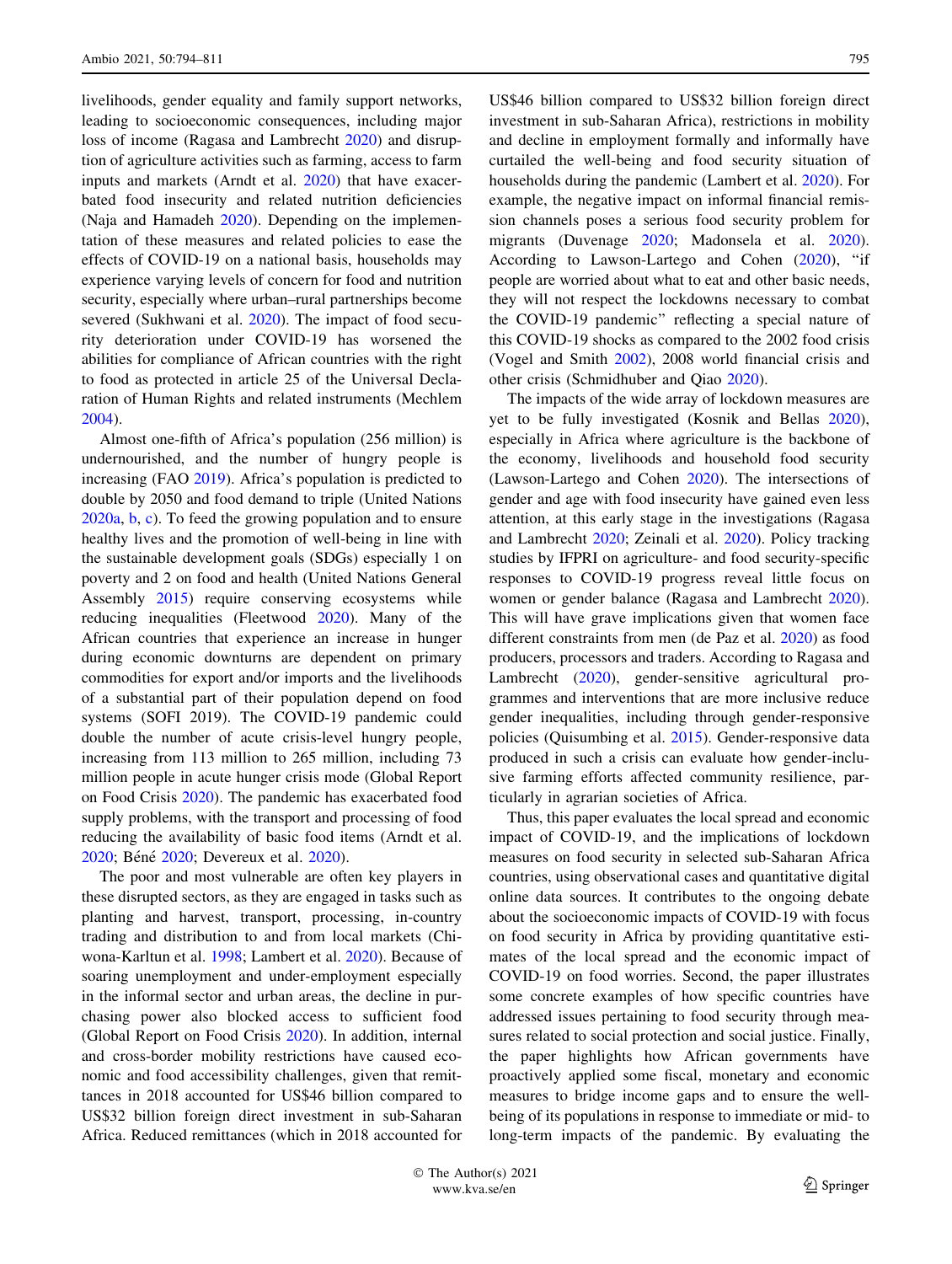various policies rolled out, we advocate for a feminist economics approach that necessitates greater use of data analytics to predict the likely impact of intended regulatory relief responses during the recovery process and post-COVID-19.

## FEMINIST APPROACH TO FOOD SECURITY

In building a case for a feminist economist theory approach to government interventions, we briefly consider two key terms that circulate within food studies, namely food security and food sovereignty. The latter concept draws parallels with feminist economic theory in advocating for the recognition of the individual/gendered-dimensions contributions to food production. Food sovereignty demands food justice in its understanding for subsistence farming as the base of commercial forms of agricultural production (Desai and Mies [2012](#page-13-0)). In other words, while commercial interests and global food interests may especially value commercial agriculture and its contribution to food security, a food sovereign context recognizes that subsistence farming is the foundation of commercial farming. Feminist economists similarly argue that women contribute more than 40% of the food that is consumed worldwide and yet their contribution does not receive commensurate value or recognition (Mies [2010\)](#page-14-0). The same women while farming for the nutrition of their families also supply commercial production, highlighting their double contribution. Feminist economists argue for recognizing unpaid contributions to a nation's economy, similar to what food sovereigntists suggest with subsistence farming.

On the flip side, food security as advocated by FAO [\(2011](#page-13-0)) is ensuring global food production that meets the nutrition and food preferences required to lead active and healthy lives, suggesting multitier levels of food security beyond safe and nutritious food (Sachs [2013](#page-15-0)). Access to food additionally empowers and dignifies individuals and their social relations. To that end, the discourse around food security hinges on four supportive pillars: availability, access, utilization and stability. In providing a feminist analysis of food security, we briefly define each pillar giving mention to the gender-differentiated needs with each pillar.

• Availability is measured by agricultural production and data feeding the overall view of food availability is on a macro, national level. Even though women are said to produce at least 40% of the world's food (Sachs [2013](#page-15-0)), their limited access to resources required for production places them at a disadvantage when it comes to how much value their input contributes. As food activists would have it, some bodies are valued more highly than others for their contribution to food production (Mupotsa [2016](#page-15-0)).

- Access addresses direct correlations between women's decision-making power and access to and control over resources, investment in the resources that ensure food availability and who then has access to food, be it physically, socially or economically (Richards et al. [2013\)](#page-15-0). As with availability, women's access to inputs vital for food production is limited, meaning that food access at household level involves gendered inequities to food access when women and girls are the ones without sufficient nutrition in lieu of other family members (Pilla and Dantas [2016\)](#page-15-0).
- Utilization is addressed in connection with food access as the nutritional value of food consumed. Food security encompasses food quality, nutrition and safety. As women assume the bulk of food preparation in many contexts, their role in translating the food available to meet dietary and nutritious family needs also falls on them (FAO [2011\)](#page-13-0). Malnutrition is rife in individuals where unequal gender relations limit the access of girls and women to nutritional knowledge, food and decision-making processes (Smith and Haddad [2015](#page-15-0)).
- Stability speaks to the reliability, consistency and stability of food availability, food access and food utilization. Questions around stability extend to economic/financial stability in food prices, the ability to store food and continued access to food even during times of crises such as the current pandemic (Coates et al. [2007](#page-13-0)). Women are more likely to experience cycles of anxiety in light of the food responsibilities that rest upon them as discussed above.

Approaches and policies to food security from a macro level may fail to adequately address the gender-differentiated needs, as the governance of dominant food systems may unintentionally fail to consider the granulated levels of food production discussed here. A feminist analysis of food security argues for the right of all women, men, girls and boys to have access to safe, healthy and adequate food. We take the practical feminist approach to ensuring the recognition of women's central role in food security, advocating feminist economic theory (FET) as a lens through which food worries are scrutinized. FET stresses the value of understanding gender relations in food production, processing and trading and their contribution to global and national functioning of economics. Food activists argue in this regard for the recognition of men and women as economic agents equally contributing to food security (cf. Waring and Steinem [1988](#page-16-0)).

The tenets of FET have at their root the move to equitably improve the well-being of everyone regardless of gender, age, status or class. Hence as governments work on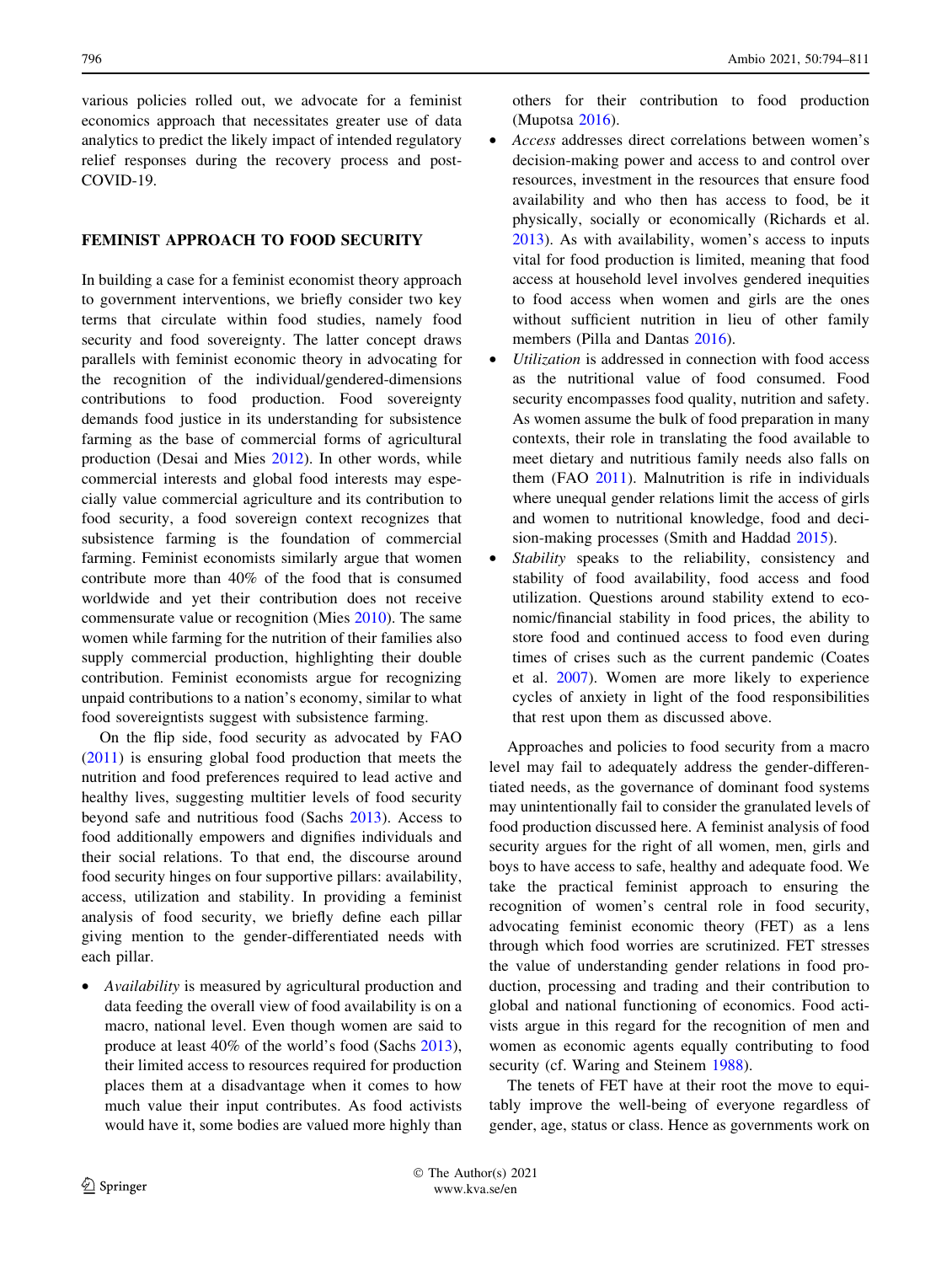food security, distributional measures need to be socially just in valuing unpaid contributions from women. Our study employs a FET lens to further develop a deeper understanding of the impacts of COVID-19 on food security. More specifically, this article considers to what extent policy interventions are inclusive in counting unmeasured economic phenomena such as the informal economy, unpaid work and social collective drives, considering that most statistics bureaus draw on data from the market economy to inform national accounting policies. The feminist approach is particularly useful in untangling the disparities and the positions women, men and youth assume during crises such as COVID-19.

## CONCEPTUAL FRAMEWORK

The conceptual framework adopted in this study builds on complementary insights drawn from the FAO's 'four pillars approach' as outlined above (FAO [2008](#page-13-0)), the 'food systems' approach (HLPE [2017](#page-14-0)) and Sen's 'entitlement' approach (Sen [1981](#page-15-0)) for the analysis of food security impacts of COVID-19 (Devereux et al. [2020](#page-13-0)). Devereux et al. [\(2020](#page-13-0)) have also reflected on the potentials of these three frameworks in explaining food security impacts of COVID-19. They argue that the 'four pillars' approach (i.e. availability, access, utilization and stability) and the food systems approach (entails all elements and activities that relate to the environment, production, processing, distribution, preparation and consumption; and the socioeconomic and environmental outcomes) provide an umbrella covering both supply and demand factors at the aggregate level. Unlike these frameworks, the entitlement approach is suitable for disaggregating and nuancing the demand-side drivers of access to food at household level. It also highlights mechanisms such as informal transfers and social capital which are not well covered by the two other frameworks.

Despite the emergence of literature on the impacts of COVID-19 in Africa, case study reports and quantitative analysis assessing the combined effects of health and economic consequences of COVID-19 on food supply and food security outcomes are scarce. A few studies have been initiated in South Africa by the social justice and COVID-19 policy and monitoring alliance (SCOPRA) that aims to constitute a social accountability bulwark and regularly track COVID-19 policies and relief measures in line with SDG 10, 16 and 17. Our main hypothesis is that food security in Africa has been negatively affected by COVID-19 health and economic impacts and women are more vulnerable. Women are more negatively affected than men due to disruptions in production, demand and supply, especially in the informal sectors and trading which are dominated by and normally employ mostly women (Wamala-Larsson and Svensson [2018\)](#page-16-0). Consequently, women are likely to be the most anxious—psychologically affected and concerned—physiologically about food security resulting from COVID-19 impacts.

Socioeconomic policies and their operationalization are foundationally skewed towards institutional/formal productive labours which to a great extent are the focus of national surveys that eventually drive national economic accounting practices. Informal labour practices that dominate most African economies are not adequately captured by national accounts. While women dominate the informal economy (Arndt et al. [2020](#page-13-0)), significant proportions of the sector are dominated by men such as informal transport services that serve the mobility needs of millions of Africans (Wills et al. [2020](#page-16-0)), and which are also at risk of food insecurity.

In addition, where women may contribute labour, for example farming efforts that are remunerated, this contribution is undervalued (Chiwona-Karltun et al. [1998](#page-13-0)). Consequently recognizing and recounting the statistics that may inform resource distribution during pandemics such as this one are imperative. The conceptual framework in Fig. [1](#page-4-0) proposes a feminist economic approach to household food security. Through FET, government policies would recognize the full spectrum of women's paid and unpaid work, respecting its value as part of the process of promoting equal access to resources. Marilyn Waring and Steinem ([1988\)](#page-16-0) credited for a feminist reading of national income accounting suggests that standards measuring need may not be sufficiently sensitive to gender dimensions and data used to inform resource distribution may require redressing if it is to track economic trends. FET calls for a multi-stakeholder approach to national economics accounting and what nations must do to ensure equity in the distribution of resources during crises such as the COVID-19 pandemic.

# METHODS AND DATA

Our study relies on both qualitative and quantitative analysis. The qualitative analysis is based on documentation and description of government containment measures put in place in sub-Saharan Africa (SSA) countries in the period of the COVID-19 pandemic. The data for this part of the study are based on the  $ACAPS<sup>1</sup>$  database, which combines all the measures implemented by governments worldwide in response to the COVID-19 pandemic. Our policy analysis focuses on government policies (Moorty

<sup>1</sup> [https://data.humdata.org/dataset/acaps-COVID-19-government](https://data.humdata.org/dataset/acaps-COVID-19-government-measures-dataset)[measures-dataset](https://data.humdata.org/dataset/acaps-COVID-19-government-measures-dataset).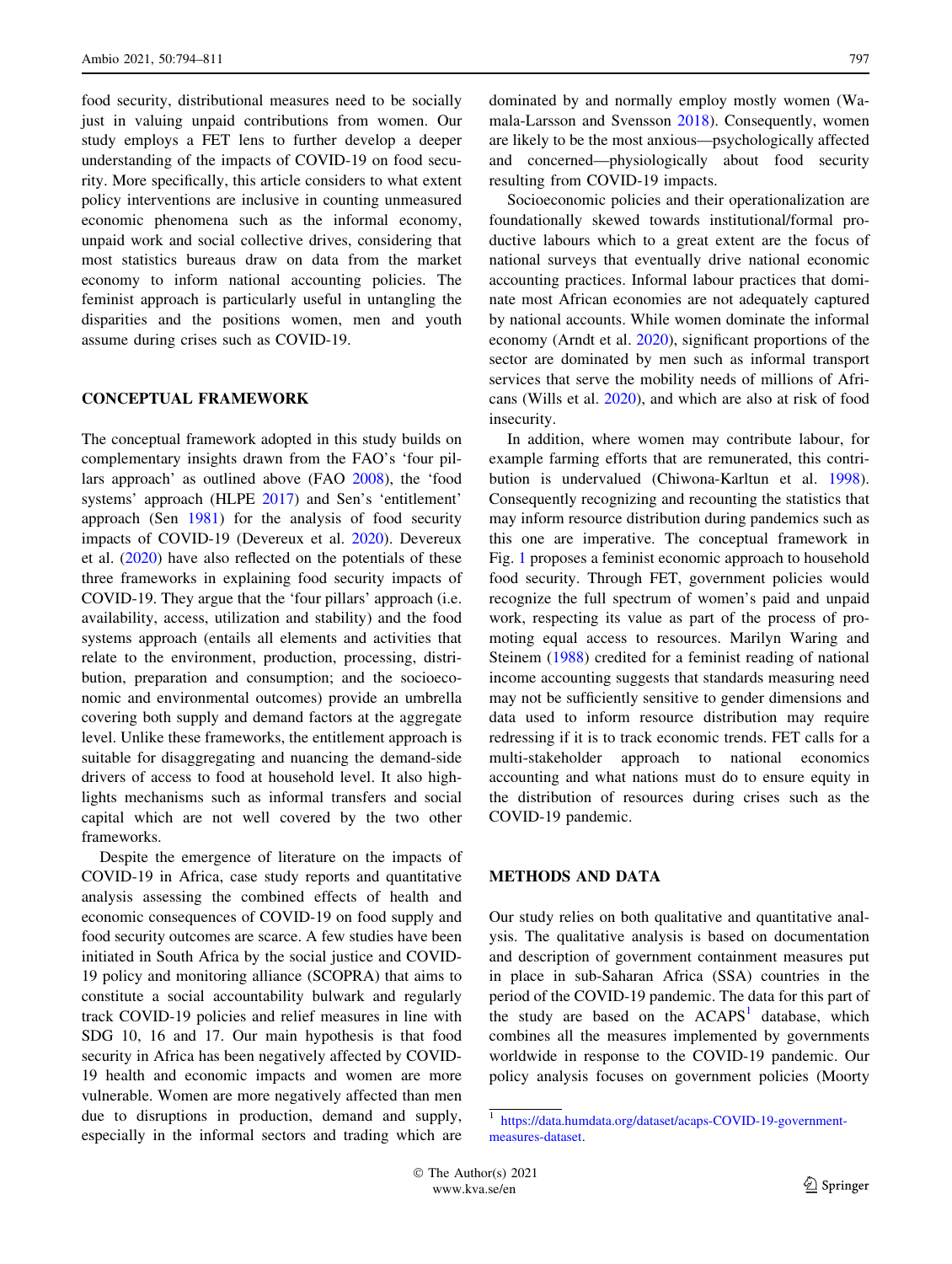<span id="page-4-0"></span>

Fig. 1 Impact pathways of COVID-19 on Household's Food and Nutrition Security

et al. [2020\)](#page-14-0) on food and economic support that selected SSA countries based on ACAPS database have implemented during the COVID-19 pandemic. In addition, we provide observational cases of events relating to food security and consideration of gender dimensions linked to the specific countries used in the quantitative analysis.

Based on the conceptual framework developed in Fig. 1, we modelled the effect of concerns about COVID-19 on food security. Our empirical model is specified as the probability of food worries as a function of the level of concern about COVID-19, socioeconomic and demographic variables and country fixed effect. The outcome variable is measured by whether the individual has been worried about not having enough food to eat in the past 7 days prior to the survey because of lack of money or other resources. The outcome variable  $(y)$  is a binary variable which takes the value of 1 if an individual has been worried about not having food to eat, and 0 otherwise. Equation (1) shows the empirical model;

$$
y_{ijt} = \beta_0 + \beta_1 Covid19\_{Concern_{ijt}} + \beta_1 GovtPolicy_j + X_{ijt}\beta
$$
  
+  $\eta_j + \gamma_t + \varepsilon_{ijt}$ 

where the subscripts *i*, jandt represent the observation for each individual, country and survey wave, respectively; Covid19 Concern is a variable capturing the individual's level of concern about (1) the local spread of COVID-19 and (2) economic impact of COVID-19. On a scale of 1 to 5, with 1 being not concerned and 5 being very concerned, the individual is asked to indicate their level of concern about the local spread (or economic impact) of COVID-19 in their respective country. GovtPolicy is a categorical variable representing the various movement restriction measures implemented by the government to halt the spread of the virus. These include no lockdown, stay at home/curfew, partial and full lockdown. The vector  $X_i$ represents socioeconomic and demographic factors which serve as control variables (such as gender, age, locality (that is, urban–rural), country fixed effect  $(\eta_j)$  and survey wave-fixed effect  $(\gamma_t)$ . The random error term is captured as  $\varepsilon_{ijt}$ .

Given the feminist economics approach in our conceptual framework, coupled with demographic distribution of COVID-19 infection cases and fatalities rate, our study considers subsample analysis across gender and age groups. In addition, issues about food security and COVID-19 infection differ across urban and rural areas, so we also consider subsample analysis focusing on these areas. As governments' movement restriction measures in controlling the spread of the virus differ across countries, we expect heterogeneous effects on the level of concern about COVID-19 on food worries; hence, we also investigate this by restricting the sample by restriction measures.

As the outcome variable is binary, Eq.  $(1)$  is estimated by using a probit model and we report the marginal effects in this study. The standard errors in our estimations are clustered at the primary administrative unit to account for possible correlation in the residual of the outcome variable (food worries) among individuals within the same community. Food price is a key determinant of demand which could also affect whether an individual worries about food (Ryan et al. [2020](#page-15-0)). Our dataset does not have food price information and other relevant factors, which may affect food worries and could correlate among individuals. By clustering the standard errors at the community level, we adjust the standard errors for inference. Amuakwa-Mensah et al. [\(2020](#page-13-0)) have used a similar approach.

 The Author(s) 2021 www.kva.se/en

 $(1)$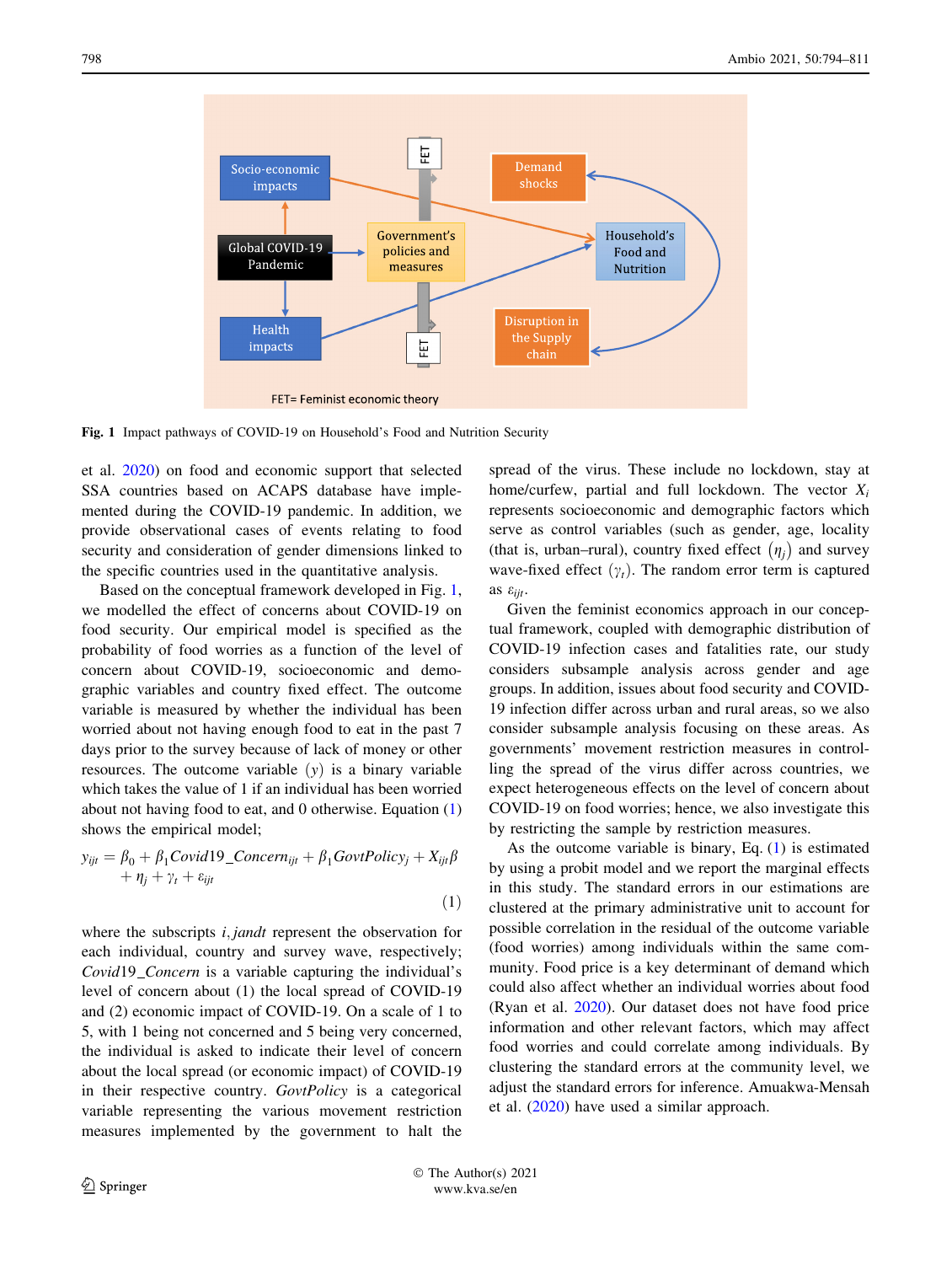In addition to the data limitations mentioned above, individual information such as employment status of the individual is not captured in our dataset. Furthermore, the data used in this study do not have household information about the respondent such as household size, household dependency ratio, income and housing characteristics, which may affect food security. Where FET would laud the survey research for extracting data from the individual as a unit of analysis as opposed to the household as an economic unit for understanding food security worries, FET would still ask the extent to which binding social relations were measured (cf. MacDonald [1995\)](#page-14-0). FET in this case would want to know who the data represent and the accuracy of its depiction of reality, assuming that these variables would affect the extent to which the local spread of COVID-19 is likely to increase their worry about not having food to eat.

Our study approaches the ''food worries'' categories as socially constructed phenomena. This enables us to critically evaluate their development, appropriation and acceptance as driven by human interests and as such understand practices in and around them as socioculturally influenced. We are therefore aware of the contextual diversity of these categories and in our analysis and conclusions draw partial generalizations. Approaching gender, age, locality and restrictions as social constructions can improve the objectivity of practice around food security. Drawing on FET, we push for untangling the gendered processes in productive and reproductive labour, specifically the valuation of women's unpaid work. Through FET, we scrutinize the distribution of income and resources as they pertain to realizing food security as we attempt to understand the people behind the statistics.

The quantitative analysis relies on an open-access survey dataset that was designed and collected by GeoPoll.<sup>2</sup> Two rounds of the survey were administered through SMS and mobile web. The first round occurred between 2 April and 9 April 2020, and the second round from 24 April to 8 May 2020. The data comprise 12 sub-Saharan Africa countries: Benin, the Democratic Republic of Congo, Ghana, Ivory Coast, Kenya, Mozambique, Nigeria, Rwanda, South Africa, Tanzania, Uganda and Zambia. A total sample of 4788 was collected across the 12 countries in Africa for the first round and about 4037 individuals were sampled in the second round. A simple random sampling technique was used by GeoPoll to select respondents from their database, which consists of a list of mobile subscribers in each country surveyed. The sample

was roughly nationally representative by age, gender and location.

The descriptive statistics of the variables for the quantitative analysis are shown in Table [1](#page-6-0). About 45% of the sample are females and 55% are males. The average age is around 31 years and 67% of the samples live in urban areas. Approximately, 80% of the sample indicated that they have been worried about not having enough food to eat in the past 7 days prior to the survey due to lack of money or other resources. Most individuals were concerned about both the local spread of COVID-19 and economic impact of the virus, with an average score of 4.26 and 4.29, respectively.

# RESULTS AND DISCUSSION

Tables [2](#page-7-0), [3](#page-7-0), [4](#page-8-0), and [5](#page-10-0) report the results of our four-dimensional analysis of the effect of concern about COVID-19 on food security. In all the estimated models, we accounted for country- and wave-fixed effects. The Wald's Chi-square and Pseudo R square statistics indicate the goodness of fit of the models. The following subsections discuss the marginal effects of each dimension of the analysis.

# Concerns about local spread of COVID-19 and worriedness about food security

The full sample results (Model 1) in Table [2](#page-7-0) reveal that an individual's concern about the local spread of COVID-19 significantly increases the probability of worrying about not having enough food to eat by about 1.5%. This finding supports previous research findings on the impact of pandemics and outbreaks on different dimensions of food security (e.g. Oyefara [2007](#page-15-0); Rich and Wanyoike [2010](#page-15-0); Hassouneh et al. [2012](#page-14-0)). According to this evidence, disease outbreaks and pandemics threaten production (Ohadike [1981](#page-15-0)) and access to food mainly through losses of income and assets, which consequently inhibit their ability to buy food. Poorer households in developing countries spend up to 80% of their income on food (Bashir and Schilizzi [2013\)](#page-13-0) and have limited access to financial markets, making their food security particularly vulnerable to extreme events, economic downturns, and unpredictable income. In particular, a large proportion of SSA population is employed in the informal sector where they are self-employed (e.g. daily labourers, landfill waste pickers and street hawkers Schenck et al. [2018](#page-15-0)) or waged employees, and they are uncovered by health or unemployment insurance schemes. Furthermore, very few countries have national social welfare systems that safeguard the well-being of its citizens.

The results show that stay-at-home orders (SAHO) and partial lockdowns that SSA governments implemented as

 $2\overline{C}$  GeoPoll dataset can be accessed from [https://data.humdata.org/](https://data.humdata.org/dataset/covid-19-impacts-africa) [dataset/covid-19-impacts-africa.](https://data.humdata.org/dataset/covid-19-impacts-africa) The survey instrument can also be obtained from the same website. The dataset for both waves was directly requested from GeoPoll.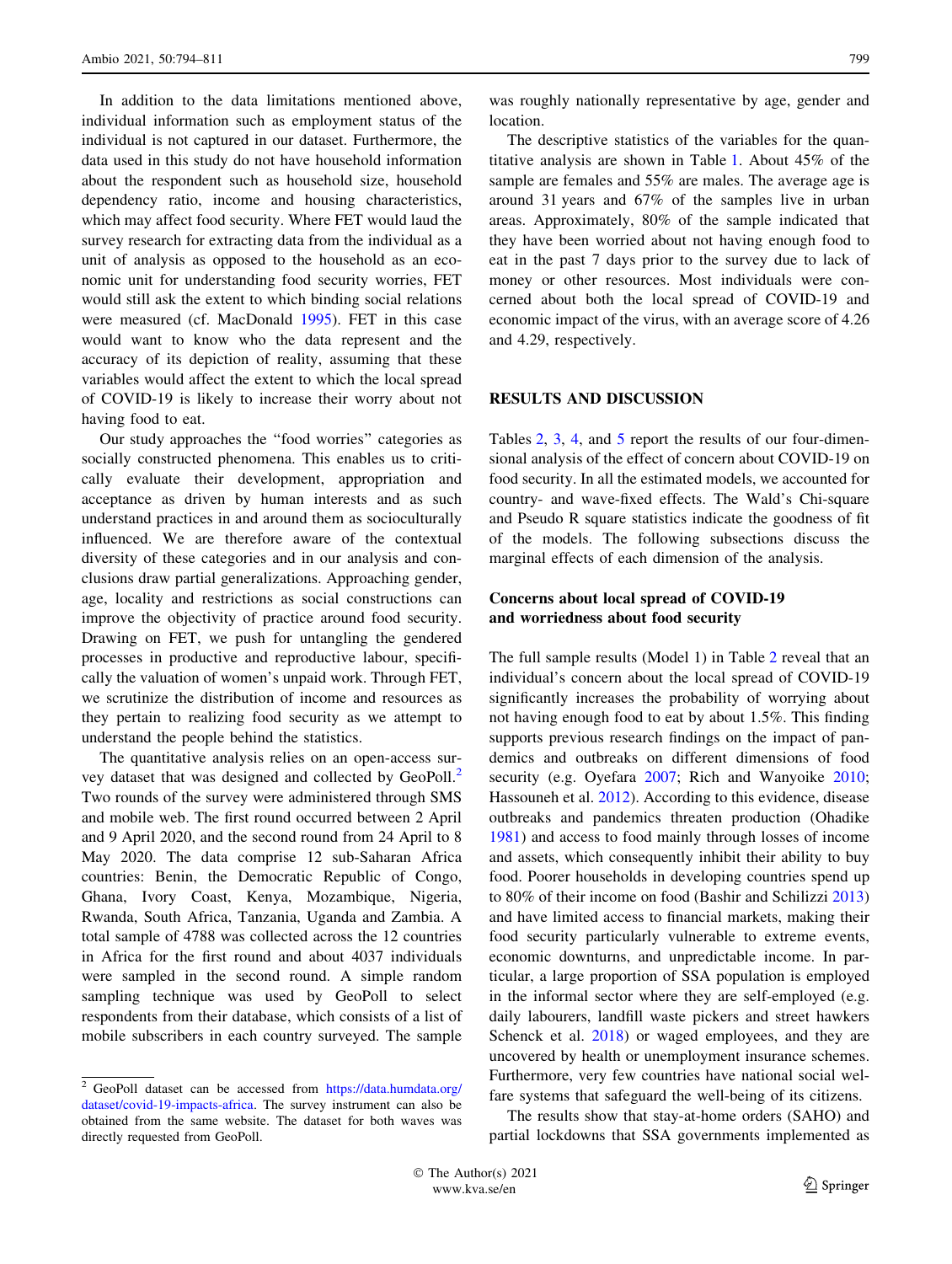<span id="page-6-0"></span>Table 1 Descriptive statistics of variables for analysis

| Variable                         | Number of observation | Mean value       | Standard deviation | Min          | Max             |
|----------------------------------|-----------------------|------------------|--------------------|--------------|-----------------|
| Food worries                     | 8782                  | 0.803            | 0.398              | $\mathbf{0}$ |                 |
| Female                           | 8782                  | 0.447            | 0.497              | $\mathbf{0}$ |                 |
| Urban                            | 8782                  | 0.669            | 0.471              | $\mathbf{0}$ |                 |
| Level of concern COVID-19        | 8782                  | 4.259            | 1.367              | 1            | 5               |
| COVID-19 economic impact concern | 8782                  | 4.293            | 1.287              |              | 5               |
| Age                              | 8782                  | 30.83            | 9.91               | 15           | 91              |
| Food worries                     |                       | Yes <sup>a</sup> |                    |              | No <sup>b</sup> |
| Gender                           |                       |                  |                    |              |                 |
| Female                           |                       | 0.446            |                    |              | 0.451           |
| Male                             |                       | 0.554            |                    |              | 0.549           |
| Locality                         |                       |                  |                    |              |                 |
| Urban                            |                       | 0.660            |                    |              | 0.706           |
| Rural                            |                       | 0.340            |                    |              | 0.294           |
| Age groups                       |                       |                  |                    |              |                 |
| Age $\leq$ 35                    |                       | 0.724            |                    |              | 0.660           |
| $35 <$ age $< 60$                |                       | 0.265            |                    |              | 0.313           |
| Age $\geq 60$                    |                       | 0.106            |                    |              | 0.277           |
| Restrictions                     |                       |                  |                    |              |                 |
| Full lockdown                    |                       | 0.724            |                    |              | 0.276           |
| Partial lockdown                 |                       | 0.817            |                    |              | 0.183           |
| Stay at home/curfew              |                       | 0.812            |                    |              | 0.188           |
| No lockdown                      |                       | 0.738            |                    |              | 0.263           |

Source Authors' own construction from GeoPoll data. Partial lockdown: DR Congo, Ivory Coast, Ghana, Nigeria, Rwanda, Uganda. Lockdown: South Africa. Stay at home/Curfew: Benin, Zambia, Kenya, Mozambique. No lock: Tanzania

<sup>a</sup>Implies individuals indicated they worry about food

<sup>b</sup>Means individuals do not worry about food

measures to prevent the spread of the virus were associated with amplified food security worries (Arndt et al. [2020](#page-13-0)). Several recent studies have found that mobility restrictions and social distancing measures due to COVID-19 have further triggered consumers' worries about food insecurity, reflected in hoarding behaviours, panic-buying and stockpiling of groceries and rapid changes in food consumption habits and diets (Coopi [2020](#page-13-0); FEWSNET [2020](#page-13-0); Sukhwani et al. [2020;](#page-15-0) Pulighe and Lupia [2020](#page-15-0)). It is not surprising that individuals hoarded food given the demonstrated association between food, nutrition and health, especially in boosting the immune systems and reducing susceptibility to infection (Naja and Hamadeh [2020](#page-15-0)). Notably, the results also revealed that the 'full lockdown' was the only measure that had an insignificant effect on individual's worries about not having food to eat, which could be attributed to two reasons. First, as the strictest COVID-19 containment measure employed to flatten the curve of incidence rate, which governments adopt to prevent the spread of the pandemic from the hotspots to other regions,

few SSA countries implemented this measure compared to those that implemented partial and SAHO. Second, the major challenge of lockdowns in various countries has been its enforcement, as the degree of enforcement and use of sanctions to punish violators depend on the extent to which the policy is socially acceptable or the government is trusted, as well as government's capacity to monitor and police compliance (Mboera et al. [2020\)](#page-14-0).

With regard to gender differences, the results of Models 2 and 3 in Table [2](#page-7-0) show that the sign and magnitude of the effect of COVID-19 concerns on perceived food insecurity worries by females and males are qualitatively similar and are in congruence with those of the full sample model. This finding is analogous to the general trend in the emerging literature on the impacts of COVID-19, which suggest that the pandemic often affect men and women differently (World Bank [2020\)](#page-16-0) and found higher vulnerability among women in terms of both livelihoods (Ragasa and Lambrecht [2020\)](#page-15-0) and dietary effects (Arndt et al. [2020](#page-13-0)). However, a comparison of the marginal effects of the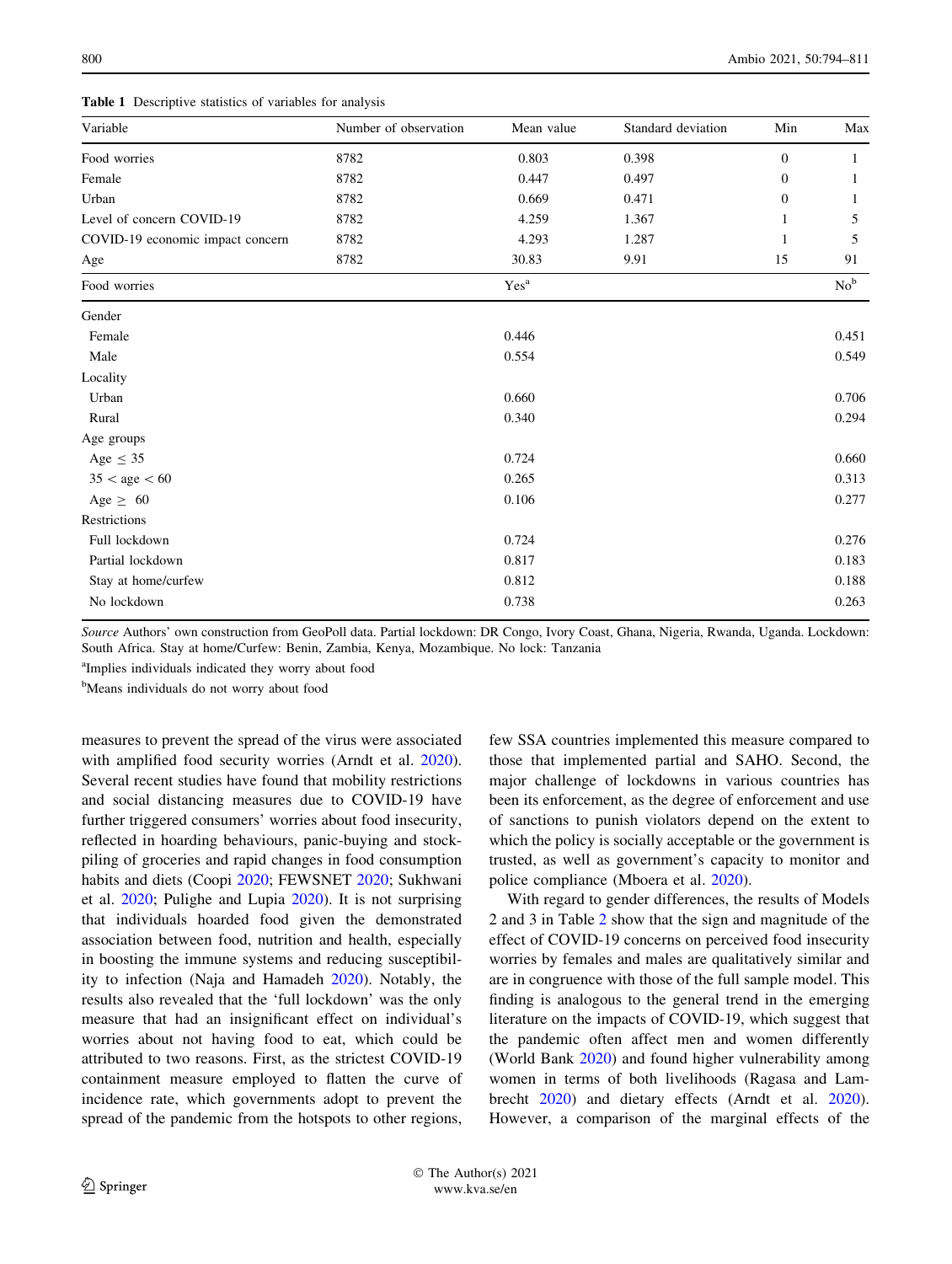<span id="page-7-0"></span>Table 2 Marginal effect of probit estimation of concern about local spread of COVID-19 on food worries

| Variables                                | (1)<br>Full sample | (2)<br>Female | (3)<br>Male | (4)<br>Age $\leq$ 35 | (5)<br>$35 <$ Age $< 60$ | (6)<br>Age $\geq 60$ | (7)<br>Rural | (8)<br>Urban |
|------------------------------------------|--------------------|---------------|-------------|----------------------|--------------------------|----------------------|--------------|--------------|
| COVID-19 concern                         | $0.015***$         | $0.015**$     | $0.014***$  | $0.016***$           | $0.012*$                 | 0.008                | 0.009        | $0.018***$   |
|                                          | (0.004)            | (0.006)       | (0.004)     | (0.004)              | (0.006)                  | (0.027)              | (0.006)      | (0.005)      |
| Restrictions (ref: No lockdown)          |                    |               |             |                      |                          |                      |              |              |
| Stay at home/Curfew                      | $0.040*$           | $-0.014$      | $0.087***$  | 0.034                | 0.059                    |                      | 0.025        | $0.046*$     |
|                                          | (0.022)            | (0.031)       | (0.033)     | (0.023)              | (0.041)                  |                      | (0.034)      | (0.024)      |
| Partial Lockdown                         | $0.112***$         | $0.061**$     | $0.163***$  | $0.090***$           | $0.156***$               | 0.153                | $0.104***$   | $0.115***$   |
|                                          | (0.030)            | (0.028)       | (0.054)     | (0.035)              | (0.058)                  | (0.243)              | (0.038)      | (0.039)      |
| Lockdown                                 | $-0.011$           | $-0.044$      | 0.019       | 0.018                | $-0.027$                 | $-0.079$             | 0.029        | $-0.037$     |
|                                          | (0.026)            | (0.033)       | (0.040)     | (0.027)              | (0.047)                  | (0.244)              | (0.037)      | (0.035)      |
| Observations                             | 8782               | 3925          | 4857        | 6248                 | 2411                     | 110                  | 2908         | 5874         |
| Country FE                               | YES                | <b>YES</b>    | <b>YES</b>  | <b>YES</b>           | <b>YES</b>               | YES                  | YES          | <b>YES</b>   |
| Wave FE                                  | <b>YES</b>         | <b>YES</b>    | <b>YES</b>  | <b>YES</b>           | <b>YES</b>               | <b>YES</b>           | <b>YES</b>   | <b>YES</b>   |
| Pseudo $R^2$                             | 0.0291             | 0.0329        | 0.0300      | 0.0171               | 0.0454                   | 0.208                | 0.0220       | 0.0351       |
| Wald chi2                                | 187.3              | 78.62         | 97.12       | 157.4                | 114.4                    | 41.29                | 58.06        | 136          |
| Diff. Test COVID-19 concern<br>(chi2)    | 0.04               | 0.57          |             |                      |                          |                      |              |              |
| Diff. Test Partial Lockdown $(\gamma^2)$ | $3.52*$            | 0.81          |             | 0.0004               |                          |                      |              |              |

The outcome variable is whether or not the individual has been worried about not having enough food to eat in the past 7 days prior to the survey because of lack of money or other resources. The outcome variable is a binary variable. We controlled for covariates such as gender, age, age squares, locality, wave and country fixed effect in all the models. Standard errors are clustered at primary administrative unit

Robust standard errors in parentheses. \*\*\*p < 0.01, \*\*p < 0.05, \*p < 0.1

| Variables                                         | $\scriptstyle{(1)}$<br>Full sample | (2)<br>Female | (3)<br>Male | (4)<br>Age $<$ 35 | (5)<br>$35 <$ Age $< 60$ | (6)<br>Age $\geq 60$ | (7)<br>Rural | 8))<br>Urban |
|---------------------------------------------------|------------------------------------|---------------|-------------|-------------------|--------------------------|----------------------|--------------|--------------|
| COVID-19 economic impact concern                  | $0.025***$                         | $0.028***$    | $0.023***$  | $0.028***$        | $0.016**$                | 0.024                | $0.020***$   | $0.028***$   |
|                                                   | (0.004)                            | (0.005)       | (0.004)     | (0.004)           | (0.006)                  | (0.043)              | (0.005)      | (0.005)      |
| <b>Observations</b>                               | 8782                               | 3925          | 4857        | 6248              | 2411                     | 110                  | 2908         | 5874         |
| Country FE                                        | <b>YES</b>                         | <b>YES</b>    | <b>YES</b>  | <b>YES</b>        | <b>YES</b>               | <b>YES</b>           | <b>YES</b>   | <b>YES</b>   |
| Wave FE                                           | <b>YES</b>                         | <b>YES</b>    | <b>YES</b>  | <b>YES</b>        | <b>YES</b>               | <b>YES</b>           | <b>YES</b>   | <b>YES</b>   |
| Pseudo R <sub>2</sub>                             | 0.0336                             | 0.0388        | 0.0336      | 0.0239            | 0.0463                   | 0.210                | 0.0263       | 0.0391       |
| Wald chi <sub>2</sub>                             | 229.2                              | 93.46         | 104.9       | 210.5             | 113.8                    | 39.79                | 88.45        | 150.8        |
| Diff. Test COVID-19 economic concern $(\gamma^2)$ |                                    | 0.67          |             | $4.35**$          |                          |                      | 0.73         |              |

Table 3 Marginal effect of probit estimation of concern about economic impact of COVID-19 on food worries

The outcome variable is whether or not the individual has been worried about not having enough food to eat in the past 7 days prior to the survey because of lack of money or other resources. The outcome variable is a binary variable. We controlled for covariates such as gender, age, age squares, locality, government restriction, wave and country fixed effect in all the models. Standard errors are clustered at primary administrative unit

Robust standard errors in parentheses. \*\*\*p < 0.01, \*\*p < 0.05, \*p < 0.1

restriction measures' variables for males and females indicates that SAHO and partial lockdown measures significantly increased males' perceived food insecurity worries compared to their female counterparts. There may be numerous reasons for this, the obvious one being the sample and how representative it may be of women's food security worry; we recall that the female ratio of responses is 45%. Second, how the data are collected and analysed is a profoundly gendered process, in that women struggle to verbalize their own value contributions when asked, because they do not have the required vocabulary and they fail to see their own contributions to food security as real work (MacDonald [1995,](#page-14-0) p. 163). Statistical bureaus are therefore faced with the challenge of measuring and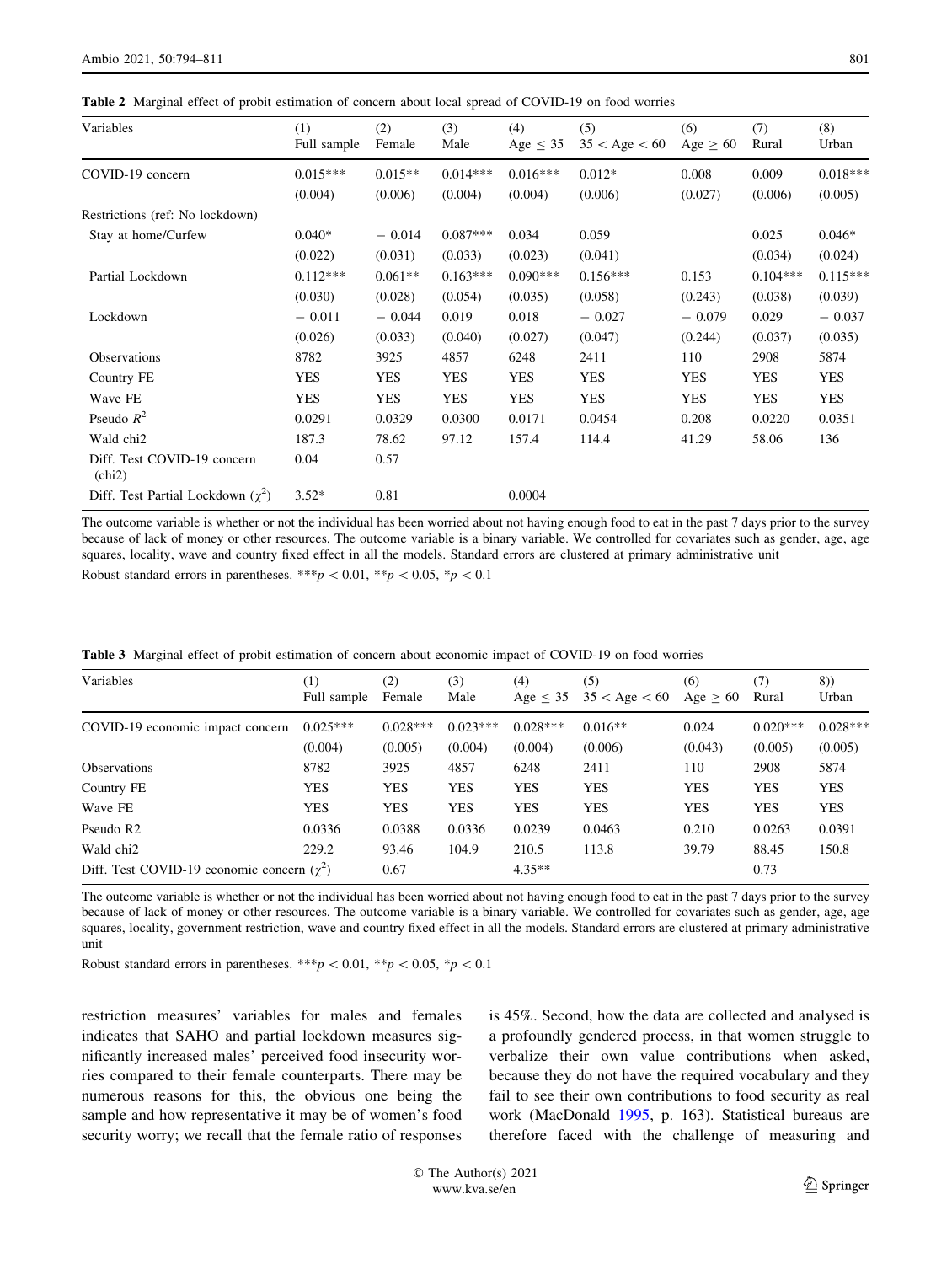| Variables             | $\scriptstyle{(1)}$ | (2)                 | (3)              | (4)        |
|-----------------------|---------------------|---------------------|------------------|------------|
|                       | No lockdown         | Stay at home/Curfew | Partial Lockdown | Lockdown   |
| COVID-19 concern      | 0.003               | 0.009               | $0.016***$       | $0.041***$ |
|                       | (0.016)             | (0.006)             | (0.005)          | (0.011)    |
| <b>Observations</b>   | 400                 | 3200                | 4382             | 800        |
| Country FE            | <b>YES</b>          | <b>YES</b>          | <b>YES</b>       | <b>YES</b> |
| Wave FE               | <b>YES</b>          | <b>YES</b>          | <b>YES</b>       | <b>YES</b> |
| Pseudo $R^2$          | 0.0132              | 0.00989             | 0.0328           | 0.0801     |
| Wald $\chi^2$         | 18.40               | 24.37               | 141.5            | 341.7      |
| Diff. Test $(\chi^2)$ |                     |                     | 2.12             |            |

<span id="page-8-0"></span>Table 4 Marginal effect of probit models based on restriction (local spread of COVID-19)

The outcome variable is whether or not the individual has been worried about not having enough food to eat in the past 7 days prior to the survey because of lack of money or other resources. The outcome variable is a binary variable. We controlled for covariates such as gender, age, age squares, locality, wave and country fixed effect in all the models. Standard errors are clustered at primary administrative unit

Robust standard errors in parentheses. \*\*\*p  $\lt 0.01$ , \*\*p  $\lt 0.05$ , \*p  $\lt 0.1$ 

valuing unpaid work, when the standards of measurement are the market economy. FET is interested in understanding the interaction between paid economies and unpaid work especially as unpaid/informal work is embedded in measuring the market economy. This becomes all the more crucial when the economy is shut down even partially, because the measure of need may obscure critical voices.

In terms of heterogeneity across age groups, the results of models 4, 5 and 6 show a positive and statistically significant effect for COVID-19 concerns on individuals below the age of 36 years and those belonging to the age group from 36 to 59 years, with no significant difference between these two age groups. In contrast, the effect was statistically insignificant for older individuals over 60 years. Likewise, the variables related to restriction measures documented similar patterns of impact across age groups, where partial lockdown, the only measure with a statistically significant effect, was associated with increased worries about not having to eat among the individuals belonging to the age groups below 59 years. These conclusions are not surprising, considering Africa's young population with a median age below 20 years. These findings correlate to the findings of FAO which indicated that the adverse effects of the COVID-19 on poverty and food security are uneven and more intense for younger individuals in the working age who due to the situation have been unable to generate income and do not have access to social protection networks (FAO-CELAC [2020](#page-13-0)). This raises concerns around issues of food quality and nutrition (Naja and Hamadeh [2020](#page-15-0)), socioeconomic status, and risk of metabolic diseases compounded by obesity due to consumption of cheap, highly processed energy-rich foods. These types of foods are readily consumed by lower socioeconomic groups (Clemmensen et al. [2020](#page-13-0)) and more

affordable as has been observed in South Africa (Temple et al. [2011;](#page-15-0) Arndt et al. [2020](#page-13-0)).

From a spatial dimension, the results of models 7 and 8 reveal that concerns about the spread of COVID-19 significantly increase worries about food security among urban dwellers, whereas this effect was statistically insignificant in rural areas. This finding agrees with the findings of a recent OECD ([2020\)](#page-15-0) study showing that the impact of COVID-19 has a strong contextual dimension, while urban areas with their dense international links (e.g. international markets, business travel, tourism) are often the entry points for the virus and have been particularly hard hit. In the same context, Abu Hatab et al. ([2020\)](#page-13-0) attribute the spatial heterogeneity of the impacts of COVID-19 between rural and urban areas to population density, which is traditionally greater in urban centres of African countries. So are enforcements of governments' containment measures, which are stricter with negative to violent repercussions if disobeyed, in African cities and towns. We reiterate the social constructedness of the "food-worry" categories and ask the extent to which spatial dimensions contribute to constructing decisions about the survey research design, the sampling techniques, the data collection process, the coding, analysis and the eventual decisions that are made from the data that would inform relief measures.

# Concerns about economic impacts of COVID-19 and worriedness about food security

Table [3](#page-7-0) presents the marginal effect of the impact of the individuals' concern about the economic impact of COVID-19 on their worries about not having enough food because of lack of money or other resources. Overall, the results further support our principal findings in the previous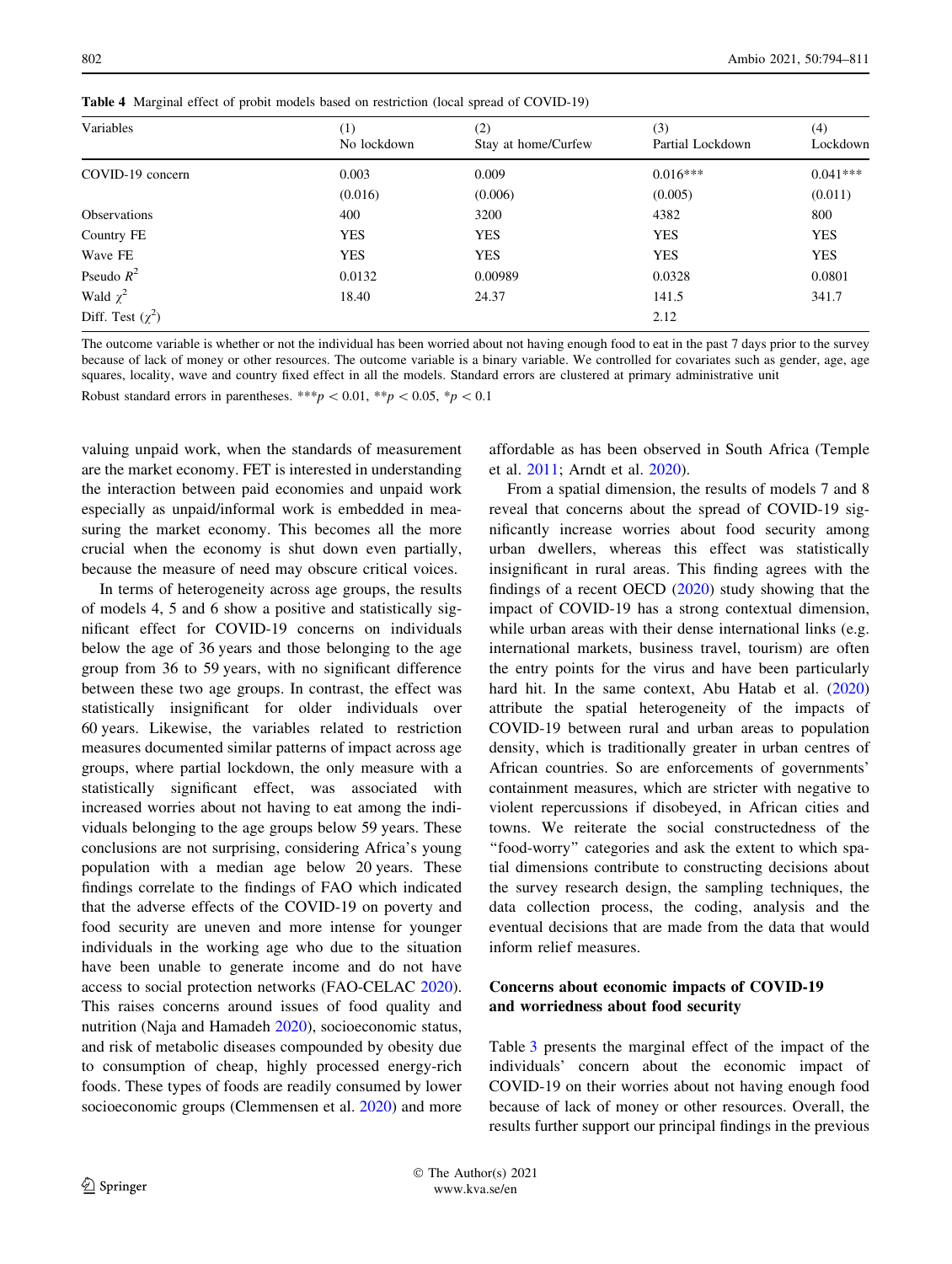section (Table [2\)](#page-7-0) and imply that the ''economic impacts'' of the virus have significantly raised individuals' worries about food insecurity. Notably, the results reveal that the magnitude of the economic effect of COVID-19 is much higher than that of the concerns about the local spread of the virus, which is expected because the level of concern is a 'feeling' of worry and care and is influenced by personal identity, and a variety of interrelated demographic, political and cultural factors. Mapping together the results in Tables [2](#page-7-0) and [3,](#page-7-0) our findings imply that the COVID-19 pandemic has triggered significant slow down and rapid contractions of the economic activity in SSA countries. These economic impacts presented the pathway through which the virus threatened individuals' food security and raised their worries about not having enough food to eat. Our findings align with those of Thurlow ([2020](#page-15-0)) showing that most COVID-19 impacts on the food systems are indirect and mainly caused by falling incomes and other economic consequences. In the same context, Udmale et al. [\(2020](#page-14-0)) argue that the COVID-19 pandemic presents an unprecedented public health crisis with significant economic repercussions that threaten food production and have the potential to result in food security crises in developing countries. Clearly, the COVID-19 pandemic is having a significant impact on food security in SSA.

The results show that the concern over the economic impact of the virus on food worries is relatively higher among females than males, though the difference is statistically insignificant. According to a United Nations' report ([2020a](#page-16-0), [b](#page-16-0), [c\)](#page-16-0), ''the economic impacts are felt poignantly by women and girls who are more often than not employed in the informal sector, generally earning less, saving less and holding insecure jobs or living close to poverty''. Similarly, Arnold et al. ([2020\)](#page-13-0) indicate that the economic shocks of the pandemic will have ripple effects on girls who are pulled out of schools to help at home or to work to support their families. FAO-WFP [\(2020](#page-13-0)) illustrates that females are likely to be disproportionately affected both in their productive roles (as producers, processors and traders) and in their reproductive roles and care functions, due to their time poverty and limited access to productive resources, services, information and decision-making power (Malapit et al. [2020](#page-14-0)). Emerging data are showing that children pulled out of school due to the lockdowns experience hunger and become more vulnerable for exploitation. For example, girls are more likely to encounter sextortion, unwanted pregnancy and various forms of gender-based violence (Rafaeli and Hutchinson [2020\)](#page-15-0). Therefore, the pandemic may worsen existing gender-based violence and social inequalities, but also undermine future restoration efforts and food systems altogether.

The age group analysis in Table [3](#page-7-0) shows a positive and statistically significant effect of concern about the economic impact of COVID-19 on food worries for individuals below 36 years and those from 36 to 59 years old, but not for those 60 and above. The effect is significantly higher for those below 36 years. This is because those from 36 to 59 tend to have relatively stronger job security or access to land ownership compared to those below 36 years.

Unlike the effect of the concern about the local spread of the virus on food worries, we find a positive effect of concern about the economic impact of the virus on food worries for both rural and urban areas. With regard to urban areas, COVID-19 has expanded in many cities to a crisis of urban equity, urban finance, safety, joblessness or labour layoffs, public services, infrastructure and transport, all of which are disproportionately affecting the most vulnerable in society (UN [2020b\)](#page-14-0). In rural areas of developing countries, the ability to produce and consume one's own food may be somewhat protective of food and diets during extreme events (Sukhwani et al. [2020\)](#page-15-0). However, poverty and informal employment rates are generally higher in rural areas, whereas access to social networks is relatively lower, which combines to create a situation of extreme vulnerability (FAO-CELAC [2020\)](#page-13-0). Despite the results pointing out that the effect of the economic impacts of COVID-19 on food worries is higher in urban than in rural areas, the results of our difference test indicate statistically insignificant difference between the two areas. FET suggests ''adding on, or counting to complete the picture of what is needed to produce social well-being'', imploring for alternative views to how economies are envisioned. The contribution of informality and social collectives as enacted in different contexts are valued as part of the market economy (Cameron and Gibson-Graham [2003,](#page-13-0) p. 145). Envisioning these contributions has an impact on national interventions for food security.

## Restrictions, food worries and COVID-19 concerns

We examine the effect of concern about COVID-19 on food worries for the various government restrictions in Tables [4](#page-8-0) and [5.](#page-10-0) From Table [4](#page-8-0), we find that concern about the local spread of COVID-19 significantly increases the likelihood of food worries in countries with partial and full lockdown. An increase in the level of concern about the local spread of the virus increases the probability of individuals worrying about not having food to eat by 1.6% and 4.1% in countries with partial and full lockdown, respectively. Although the effect is higher for individuals who experienced full lockdown compared with those with partial lockdown, this difference is not statistically significant. In the case of concern about the economic impact of COVID-19 on food worries, we find a significantly positive effect among individuals in countries with stay at home/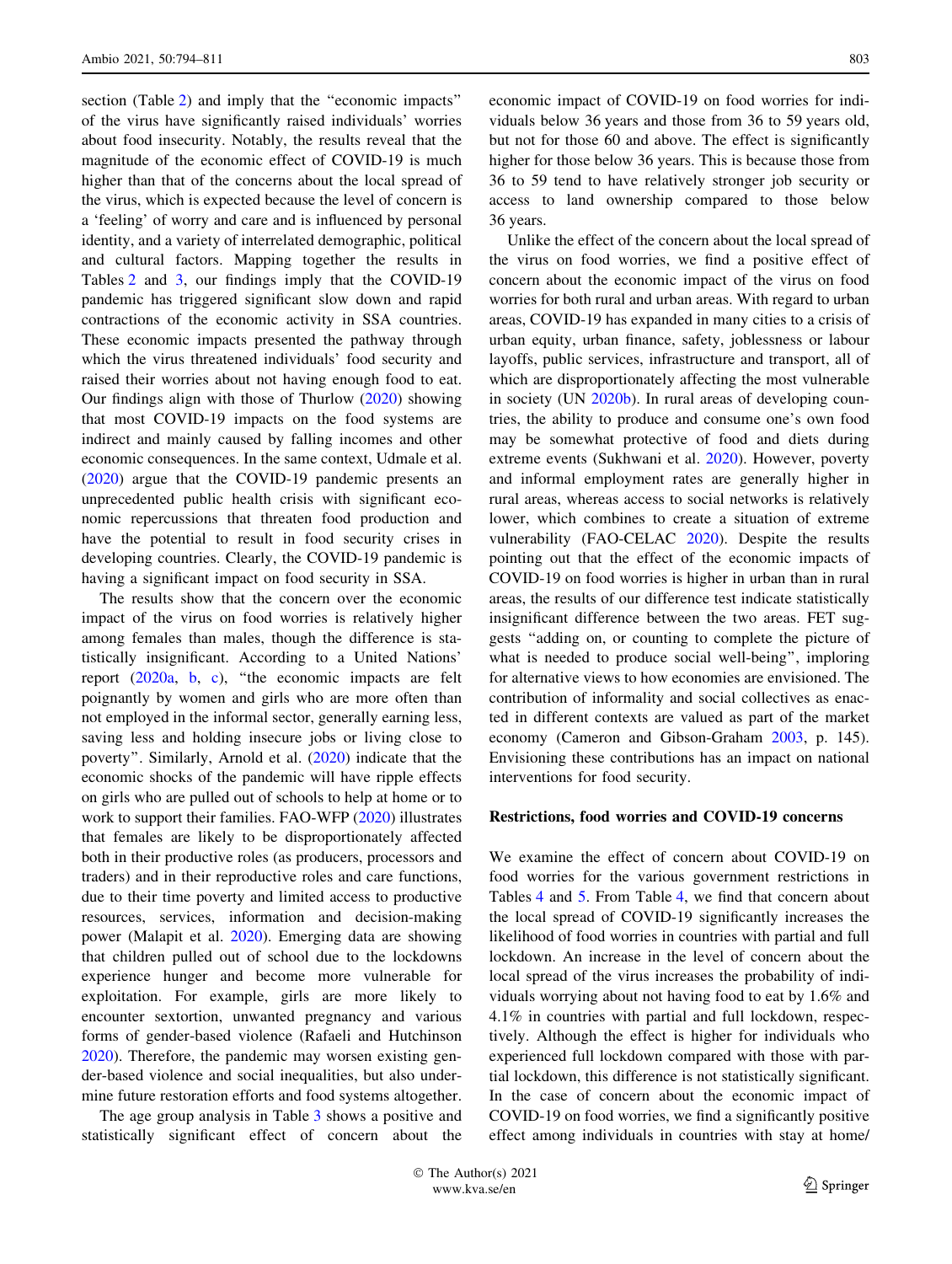<span id="page-10-0"></span>curfew, partial and full lockdown government measures. This effect increases with the level of the restrictions on movement. A marginal increase in the level of concern about the economic impact of the virus increases the probability of food worries by 2.3%, 2.6% and 4.1% among individuals living in countries with stay at home/curfew, partial and full lockdown government measures (see Table 5). We observed no statistical difference in the effect across the type of restrictions.

The positive effect of concern about COVID-19 on food worries due to the movement restriction could be explained by the impact of movement restriction on household income and physical access to food. As most individuals in SSA are employed in the informal sector and self-employed workers (e.g. daily labourers and street traders), the effect of the lockdown on these individuals implies a sudden drop in their income to zero hence worry about not having food to eat. Cases of panic-buying and hoarding food were reported during the period of restricted movement in the urban areas of some countries like Ghana, Nigeria, South Africa and Ivory Coast (KPMG [2020a](#page-14-0), [b.](#page-14-0) [c](#page-14-0)), which resulted in exorbitant increase in prices. Coupled with the closure of open-air markets and a ban on street vendors in most countries during this period, this disrupted food access and reduced diet quantity and quality (Devereux et al. [2020\)](#page-13-0). The restrictions also affected food production as farmers were unable to access farm inputs such as fertilizers and improved seeds due to restriction on movement and closure of geographic borders.

### Government relief policies during COVID-19

Table [6](#page-11-0) depicts a summary of government initiatives and policies to mitigate the spread of COVID-19 and its consequences. We have identified and classified policy actions into three subthemes and related them with the four FAO pillars of food security. The purpose was to examine the likelihood of these actions contributing to food production and availability (such as social protection activities in kind, cash transfers, agricultural inputs and solidarity funds), food access (like the absorption of water and electricity bills by the government (Population Services International [2020](#page-15-0)); support to the informal sector; expediting unemployment benefits), food stability (enabling borders to be open such as the East African Community; implementing price controls on basic foods; managing food hoarding practices by dismantling lockdowns; accelerated response in conflict and climate disaster prone areas) and utilization (distributing food parcels to meet dietary needs; nutrition education awareness on quality of food distributed or bought; urban–rural-migration of families; women and children at risk; skipping of meals).

The various responses though not necessarily coordinated seem to have taken into account the food and agricultural interconnections between countries beyond geographic borders. For example, food within the East African community freely moved between countries based on competitive advantages (IIED [2020\)](#page-14-0). Similarly, food parcels were distributed in countries such as South Africa (Pais et al. [2020](#page-15-0); Wills et al. [2020\)](#page-16-0), taking into account that single-headed households would be most hard hit with 55% of population living below the poverty line (Kholer and Borhat [2020](#page-14-0); Pietermaritzburg Economic Justice [2020](#page-15-0); Parliamentary Monitoring Group 2020). While the food parcels may not have been fresh food but dry rations, tinned foods or processed foods, nutrition was to some degree a focus. Lockdowns during COVID-19 have affected the access to quality foods and healthy diets (Arndt et al. [2020](#page-13-0); McCain [2020\)](#page-14-0). Households with low levels of education and high dependence on labour income experienced real

Table 5 Marginal effect of probit models based on restriction (COVID-19 economic impact)

| Variables                        | (1)<br>No lockdown | (2)<br>Stay at home/Curfew | (3)<br>Partial Lockdown | (4)<br>Lockdown |
|----------------------------------|--------------------|----------------------------|-------------------------|-----------------|
| COVID-19 economic impact concern | $-0.006$           | $0.023***$                 | $0.026***$              | $0.048***$      |
|                                  | (0.019)            | (0.007)                    | (0.004)                 | (0.016)         |
| <b>Observations</b>              | 400                | 3200                       | 4382                    | 800             |
| Country FE                       | <b>YES</b>         | <b>YES</b>                 | <b>YES</b>              | <b>YES</b>      |
| Wave FE                          | <b>YES</b>         | <b>YES</b>                 | <b>YES</b>              | <b>YES</b>      |
| Pseudo $R^2$                     | 0.0133             | 0.0146                     | 0.0384                  | 0.0822          |
| Wald $\chi^2$                    | 12.84              | 35.39                      | 198.3                   | 299.2           |
| Diff. Test $(2)$ vs $(3)$        |                    | 1.5                        |                         |                 |
| Diff. Test $(3)$ vs $(4)$        |                    |                            | 1.06                    |                 |

The outcome variable is whether or not the individual has been worried about not having enough food to eat in the past 7 days prior to the survey because of lack of money or other resources. The outcome variable is a binary variable. We controlled for covariates such as gender, age, age squares, locality, wave and country fixed effect in all the models. Standard errors are clustered at primary administrative unit Robust standard errors in parentheses. \*\*\*p < 0.01, \*\*p < 0.05, \*p < 0.1

 $\hat{2}$  Springer the contract of  $\hat{2}$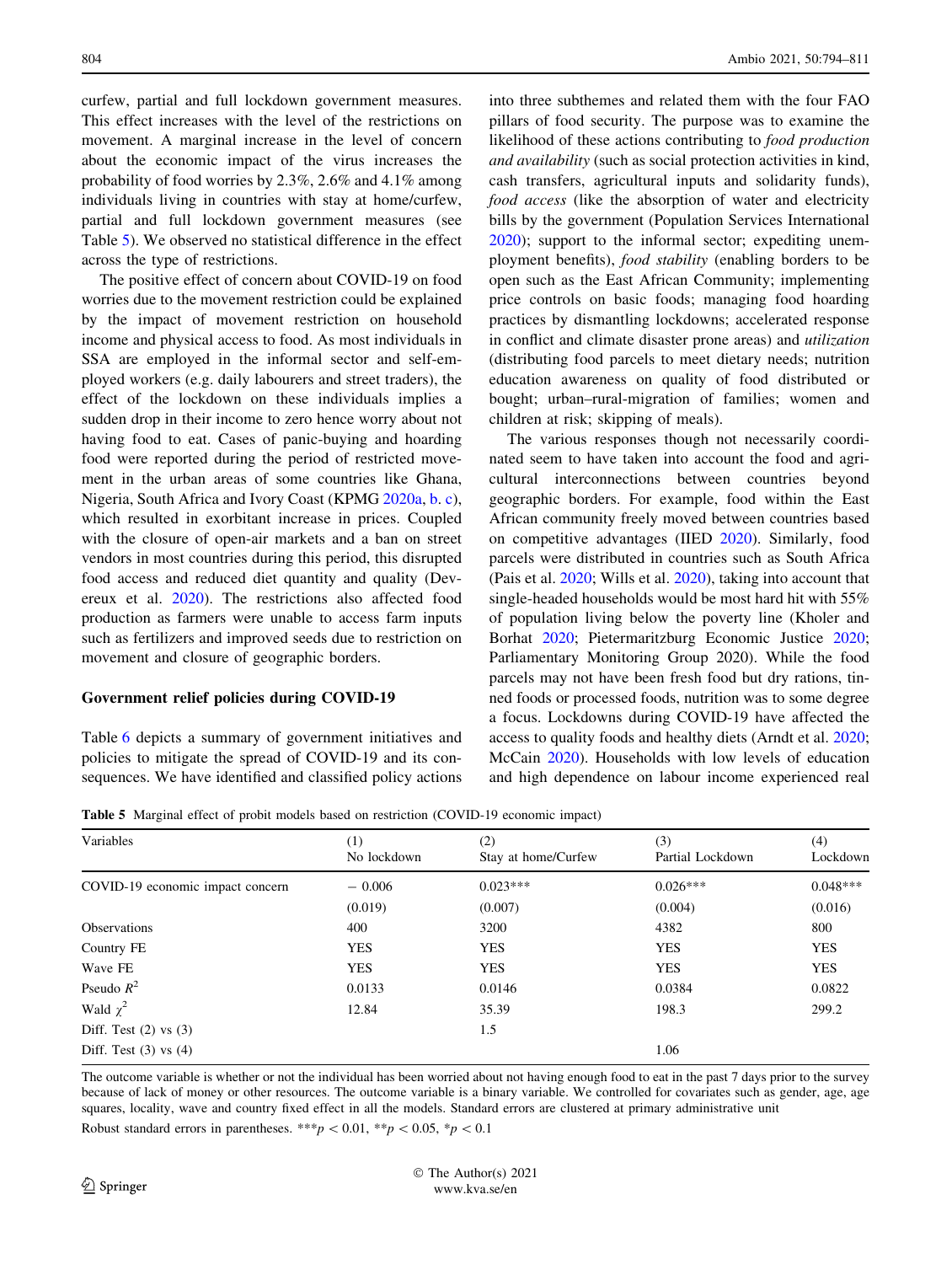| Country/subthemes                  | Date of the<br>First<br>COVID-19<br>case | Social protection (in kind,<br>food, and cash, agricultural<br>inputs, solidarity fund or<br>initiative) | Taxes, water and<br>electricity and bills<br>relief measures | Credit facility, removal<br>money transaction and<br>digital charges,<br>economic recovery<br>facilities | Sanitation<br>and<br>hygiene |
|------------------------------------|------------------------------------------|----------------------------------------------------------------------------------------------------------|--------------------------------------------------------------|----------------------------------------------------------------------------------------------------------|------------------------------|
| Benin                              | 16-03-2020                               | X                                                                                                        | X                                                            | X                                                                                                        | X                            |
| Democratic Republic of Congo (DRC) | 10-03-2020                               | X                                                                                                        |                                                              |                                                                                                          | X                            |
| Ghana                              | 12-03-2020                               | $\boldsymbol{\mathrm{X}}$                                                                                | X                                                            | X                                                                                                        | X                            |
| <b>Ivory Coast</b>                 | 11-03-2020                               | $\boldsymbol{X}$                                                                                         | X                                                            | X                                                                                                        | X                            |
| Kenya                              | 12-03-2020                               |                                                                                                          |                                                              | X                                                                                                        | X                            |
| Mozambique                         | 22-03-2020                               | X                                                                                                        |                                                              |                                                                                                          | X                            |
| Nigeria                            | 27-03-2020                               | $\boldsymbol{X}$                                                                                         | X                                                            | X                                                                                                        | X                            |
| Rwanda                             | 14-03-2020                               | $\boldsymbol{X}$                                                                                         | X                                                            | X                                                                                                        | X                            |
| South Africa                       | 05-03-2020                               | X                                                                                                        | X                                                            | Χ                                                                                                        | X                            |
| Tanzania                           | 16-03-2020                               |                                                                                                          |                                                              | X                                                                                                        | X                            |
| Uganda                             | 22-03-2020                               | X                                                                                                        | X                                                            | X                                                                                                        |                              |
| Zambia                             | 22-03-2020                               | X                                                                                                        |                                                              | X                                                                                                        | X                            |

<span id="page-11-0"></span>Table 6 Government population responses in mitigating effects of COVID-19 on food and nutrition security

Source Authors' compilation based on ACAPS database (<https://data.humdata.org/dataset/acaps-covid19-government-measures-dataset>) and other references in the text

income shocks that jeopardized household food and nutrition security (Arndt et al. [2020](#page-13-0)). Having social protection measures did not sustainably safeguard against food insecurity during the ''total lockdowns'' especially for learners (Pikoli [2020](#page-15-0)), leaving households little choice but to opt for seeking income generation rather than avoid getting COVID-19 infection as has been observed with the HIV and AIDS crisis (Bryceson and Fonseca [\(2006](#page-13-0)).

Even in conflict prone and climate disaster areas such as Mozambique, interventions took into account measures that protect vulnerable groups (International Growth Centre [\(2020](#page-14-0)), particular attention was paid to food and nutrition security issues (Relief Web [2020\)](#page-15-0). The establishment of a solidarity fund in South Africa with specific earmarked funding for agriculture vouchers for individuals involved in subsistence farming to ensure that farming continued (Solidarity Fund [2020\)](#page-15-0). The provision of unemployment benefits in the informal sector in Ivory Coast safeguarded food stability and access to food at household level (KPMG [2020a,](#page-14-0) [b.](#page-14-0) [c](#page-14-0); Garda World [2020](#page-14-0)). In Tanzania where the measures focused more on the economy, women in the informal sector, mama ntilies (informal food vendors operating at construction sites and office premises), did not receive much support, hence negatively affecting food security at household level (United Republic of Tanzania [2020](#page-16-0)). In some instances, men resorted as a coping mechanism in sending their families back home to the rural areas—resulting in families deconstructing. Lastly, several countries responded by ensuring that households could access food by providing relief through honouring water and electric bills, tax relief as well as provision of agricultural inputs and removal of collateral for loans (Deloitte and Touch [2020](#page-13-0); World Bank [2020](#page-16-0); Lawson-Lartego and Cohen [2020\)](#page-14-0). However, despite these initiatives, effects of the pandemic are not yet robustly identified. Governments are not sure which policies would effectively constrain the effects of COVID-19. The research community is yet to provide comprehensive evidence and proposals regarding the COVID-19 particularly where women and gender inequalities abound. This is a clarion call for more sex-disaggregated data collection on COVID-19 economic and social effects in the context of food security.

#### CONCLUSION AND WAY FORWARD

This paper has sought to discover how COVID-19 and related government restrictions have affected households' food security in Africa. It has also sought to assess the adequacy of socioeconomic relief and related mitigation strategies. The article applies feminist economic theory to assess the differential impacts of the pandemic on women and gender dimensions likely to be overlooked in ongoing interventions by the government and development partners. We have used both quantitative and qualitative approaches to understand the data and to assess the effects of COVID-19 on food security in twelve countries from the four corners of Africa. The findings in this study have documented different impacts of COVID-19 for men and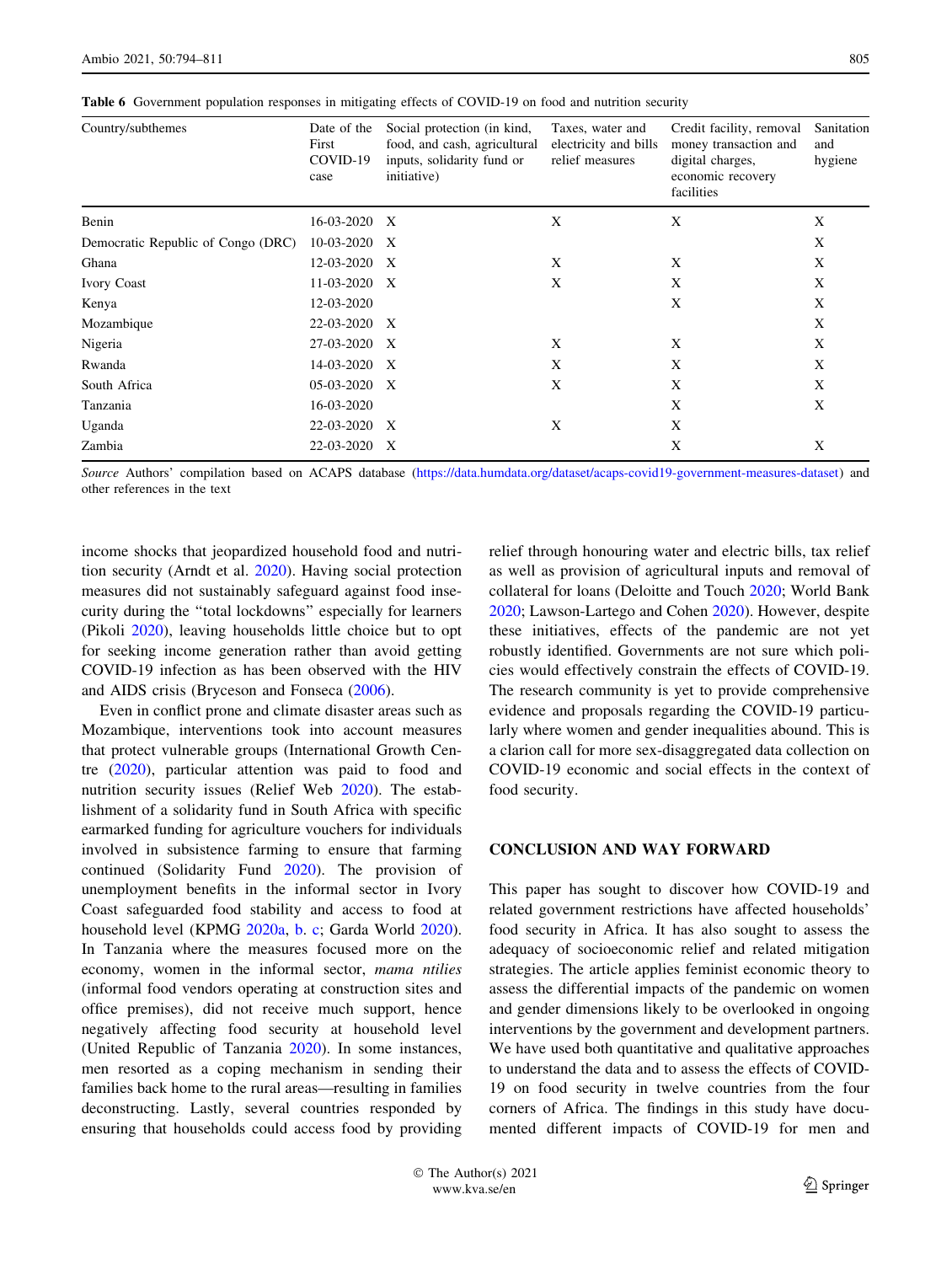women and for urban and rural areas. These impacts have increased the burden on African countries in terms of securing food security both as a health and as an economic imperative but also as a matter of solidarity and human rights (South African Government [2020](#page-15-0)). The governments of the countries assessed here have proactively acted to contain the spread of COVID-19 and started initiating the economic recovery processes of the respective countries though one still observes increasing cases of COVID-19. Despite efforts made towards safe and stable nations, some constraining structural challenges hamper fully benefitting from the existing regional economic mechanisms such as the East African Community (EAC), Common Market for Eastern and Southern Africa (COMESA) and Southern African Development Community (SADC), among others. Except for a few attempts such as the Feed Africa Response (Blanke [2020\)](#page-13-0), there is insufficient evidence of inter-state collaboration through the above economic regional bodies to collectively address the cross-border challenges relating to food security and to have collective solutions (Torero [2020](#page-15-0)). This is also summarized as 10 recommendations for African governments to ensure food security for poor and vulnerable populations during COVID-19 in a recent publication (Lawson-Lartego and Cohen [2020](#page-14-0)).

A major lesson from the government interventions during COVID-19 is that countries that had already established good social protection structures such as South Africa (Jansen [2020\)](#page-14-0) and Rwanda (World Health Organization [2020\)](#page-16-0) found it relatively easy to adapt quickly in decentralizing social protection interventions. Some cases of selective targeting and exclusion of social protection delivery have included leveraging food and financial relief for political gain. Another setback has been unconscionable price inflation and hoarding of food supplies and personal protection equipment (PPEs) by the private sector. We nevertheless observe a shift towards heightened food security awareness and responsiveness, but more effort is required to improve policy responses and governance (Maher et al. [2020](#page-14-0)).

If COVID-19 programmes had incorporated a feminist lens, better outcomes could have been tracked and achieved, with regard to both gender equity and broader social inclusion for all groups. This would have required using data analytics to predict the likely impact of intended regulatory and relief responses. The impact of this approach lies in the leveraging of gender disaggregated data and data disaggregated in other ways to predict the likelihood of a disparate social impact. This could apply to any future policy either in response to a pandemic or an everyday issue. Debates between economics and sociology have led to an understanding of the social embeddedness of individuals, advocating for a socioeconomic profile of the

economy and its behaviour. FET and socioeconomists have a similar agenda in ensuring gender-aware practices in labour economics, household economics and socioeconomics (Fullbrook [2001](#page-14-0)). Counting food worries among men and women as individuals may fail to capture the full spectrum of social relationships in which the man or woman is embedded. In most African societies, these social relationships are the welfare system available to the men and/or women in disparate ways. Counting individuals as the only units of economic analysis ignores gendered institutions such as the household (cf Folbre [1994](#page-14-0)), meaning that if this is the data used to coordinate relief during pandemics, it may ignore more vulnerable and margnalized groups. FET would insist on accounting for the inequities in societies by combining quantitative methods with qualitative data to further the understanding of informal and unpaid work as vital parts of any economic system (Power [2004](#page-15-0), pp. 4–5). FET argues that ''unpaid work is an economic category and is endogenous to the economic process, for example in relation to labour supply'' (van Staveren [2010,](#page-16-0) p. 26). As pointed out by Ragasa and Lambrecht ([2020\)](#page-15-0), much of the COVID-19 gender research published hitherto is an extrapolation for past crises.

Given that the right to food is a fundamental human right, it is also important that governments in Africa and elsewhere begin their policy design processes with an understanding that whatever they do should not undermine food security. To the extent that they seek to do so, they need to have a gender-aware compensation strategy before policies are passed and enacted.

It is also important that the recovery process looks beyond economic recovery to deal with all aspects of food security as specified in the four pillars of the FAO framework. Governments should deal with food security as a goal on its own (CIRAD [2020](#page-13-0)), not as a by-product of economic recovery. The recovery strategy should be anchored in the broader SDG agenda, including the advancement of equality in terms of SDG 5 and 10 and ending poverty and hunger in terms of SDG 1 and 2, respectively, while incorporating a feminist economic perspective. When Waring first issued her arguments against mainstream econometrics, she argued for better representation of informal, unpaid and care economies and that such work cannot be counted as one variable, but needs to be understood as a collective, cumulative over time, contribution to the base of the economy (Waring [1988](#page-16-0)).

Acknowledgments The Swedish International Development Agency (Sida) through the Bilateral Capacity Building Programme generously supported undertaking these studies; University of Rwanda Project L1924\_6 and University of Dar es Salaam Project 2231 programme. The Law Trust Chair in Social Justice, Stellenbosch University and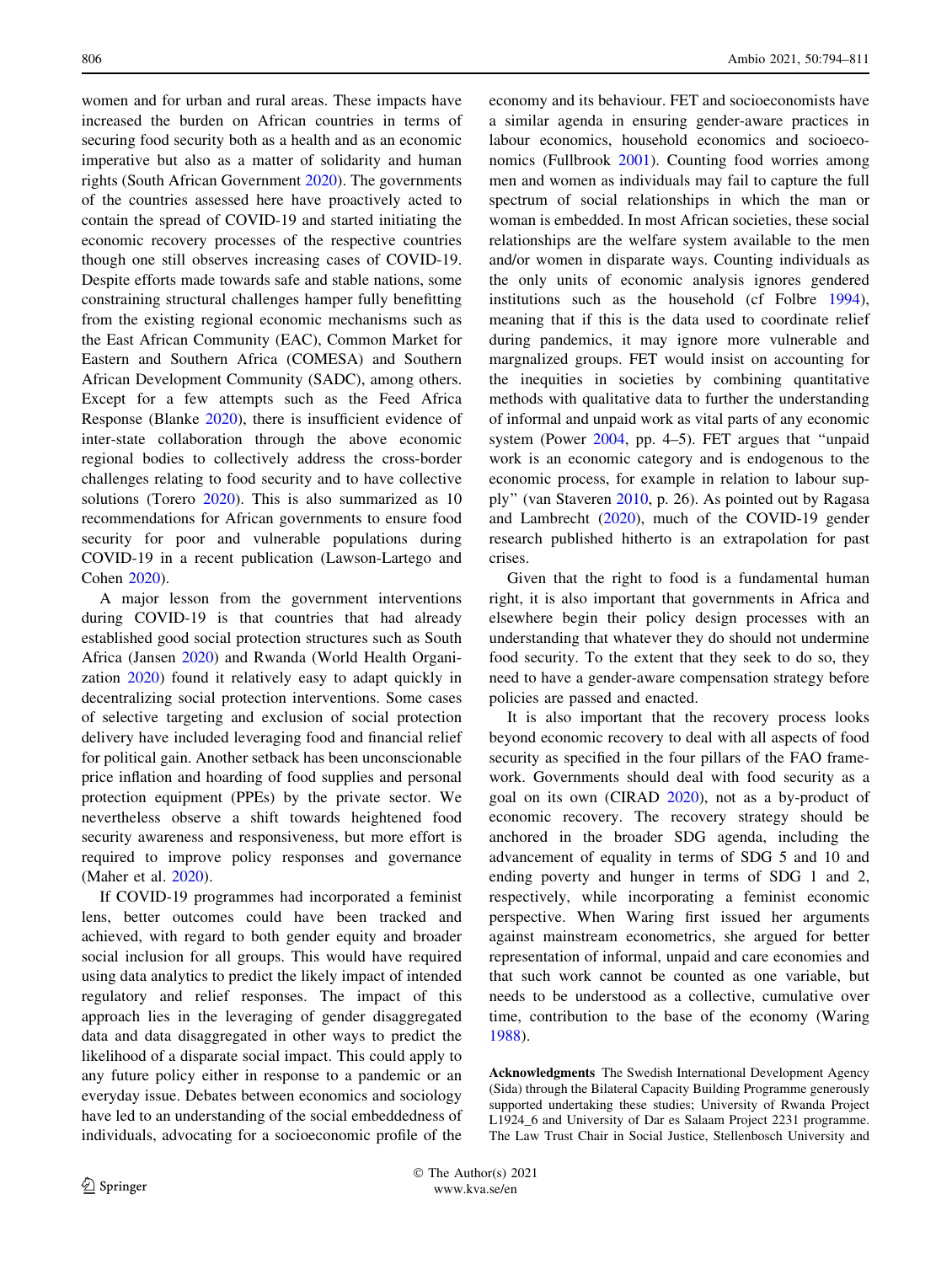<span id="page-13-0"></span>colleagues in SCOPRA who have been the source for this research are credited for the contribution and endorsement of the research. The authors are especially thankful to the reviewers, for their constructive criticism that immensely improved the quality of this manuscript.

Funding Open Access funding provided by the Swedish University of Agricultural Sciences.

Open Access This article is licensed under a Creative Commons Attribution 4.0 International License, which permits use, sharing, adaptation, distribution and reproduction in any medium or format, as long as you give appropriate credit to the original author(s) and the source, provide a link to the Creative Commons licence, and indicate if changes were made. The images or other third party material in this article are included in the article's Creative Commons licence, unless indicated otherwise in a credit line to the material. If material is not included in the article's Creative Commons licence and your intended use is not permitted by statutory regulation or exceeds the permitted use, you will need to obtain permission directly from the copyright holder. To view a copy of this licence, visit [http://creativecommons.](http://creativecommons.org/licenses/by/4.0/) [org/licenses/by/4.0/.](http://creativecommons.org/licenses/by/4.0/)

# REFERENCES

- Abu Hatab, A., C. Lagerkvist, and A. Esmat. 2020. Risk perception and determinants in agrifood small & medium-sized enterprises amidst the COVID-19 pandemic: Evidence from Egypt. Agribusiness 9: 1–5.
- Amuakwa-Mensah, F., R. Klege, P.K. Adom, G. Köhlin. 2020. COVID-19 and handwashing: Implications for water use in sub-Saharan Africa. Environment for Development Discussion Paper Series. No. EfD DP 20-18.
- Arnold, J., E. Anderson, S. Rao, and S. Gammage. 2020. COVID-19: Why policymakers need a gender-focused approach for health and economic recovery. In: SEEP Network. Arlington, Virginia. Retrieved June 01, 2020, from [https://seepnetwork.org/Blog-](https://seepnetwork.org/Blog-Post/COVID-19-Why-PolicymakersNeed-a-Gender-focused-Approach-for-Health-and-Economic-Recovery)[Post/COVID-19-Why-PolicymakersNeed-a-Gender-focused-](https://seepnetwork.org/Blog-Post/COVID-19-Why-PolicymakersNeed-a-Gender-focused-Approach-for-Health-and-Economic-Recovery)[Approach-for-Health-and-Economic-Recovery](https://seepnetwork.org/Blog-Post/COVID-19-Why-PolicymakersNeed-a-Gender-focused-Approach-for-Health-and-Economic-Recovery).
- Arndt, C., R. Davies, S. Gabriel, L. Harris, K. Makrelov, S. Robinson, S. Levy, W. Simbanegavi, et al. 2020. COVID-19 lockdowns, income distribution, and food security: An analysis for South Africa. Global Food Security 26: 100410.
- Banerjee, A., E. Duflo, N. Goldberg, D. Karlan, R. Osei, W. Parienté, and C. Udry. 2015. A multifaceted program causes lasting progress for the very poor: Evidence from six countries. Science. <https://doi.org/10.1126/science.1260799>.
- Bashir, M.K., and S. Schilizzi. 2013. Determinants of rural household food security: A comparative analysis of African and Asian studies. Journal of the Science of Food and Agriculture 93: 1251–1258.
- Béné, C. 2020. Resilience of local food systems and links to food security – A review of some important concepts in the context of COVID-19 and other shocks. Food Security 12: 805–822. [https://](https://doi.org/10.1007/s12571-020-01076-1) [doi.org/10.1007/s12571-020-01076-1.](https://doi.org/10.1007/s12571-020-01076-1)
- Blanke, J. 2020. Economic impact of COVID-19: Protecting Africa's food systems from farm to fork. Retrieved August 10, 2020, from [https://www.brookings.edu/blog/africa-in-focus/2020/06/](https://www.brookings.edu/blog/africa-in-focus/2020/06/19/economic-impact-of-covid-19-protecting-africas-food-systems-from-farm-to-fork/) [19/economic-impact-of-covid-19-protecting-africas-food](https://www.brookings.edu/blog/africa-in-focus/2020/06/19/economic-impact-of-covid-19-protecting-africas-food-systems-from-farm-to-fork/)[systems-from-farm-to-fork/.](https://www.brookings.edu/blog/africa-in-focus/2020/06/19/economic-impact-of-covid-19-protecting-africas-food-systems-from-farm-to-fork/)
- Bryceson, D.F., and J. Fonseca. 2006. Risking death for survival: Peasant responses to hunger and HIV/AIDS in Malawi. World Development 34: 1654–1666.
- Cameron, J., and J.K. Gibson-Graham. 2003. Feminising the economy: Metaphors, strategies, politics. Gender, Place and Culture 10: 145–157.
- Carletto, C., A. Zezza, and R. Banerjee. 2013. Towards better measurement of household food security: Harmonizing indicators and the role of household surveys. Global Food Security 2: 30–40.
- Chiwona-Karltun, L., J. Mkumbira, J. Saka, M. Bovin, N.M. Mahungu, and H. Rosling. 1998. The importance of being bitter—A qualitative study on cassava cultivar preference in Malawi. Ecology of Food and Nutrition 37: 219–245.
- CIRAD. 2020. Covid-19 and food security | How African agriculture could hold its own in the face of the crisis. Retrieved August 13, 2020, from [https://www.cirad.fr/en/news/all-news-items/articles/](https://www.cirad.fr/en/news/all-news-items/articles/2020/science/covid-food-security-african-agriculture-resilient-in-face-of-crisis) [2020/science/covid-food-security-african-agriculture-resilient](https://www.cirad.fr/en/news/all-news-items/articles/2020/science/covid-food-security-african-agriculture-resilient-in-face-of-crisis)[in-face-of-crisis](https://www.cirad.fr/en/news/all-news-items/articles/2020/science/covid-food-security-african-agriculture-resilient-in-face-of-crisis).
- Clemmensen, C., M.B. Petersen, and T.I. Sørensen. 2020. Will the COVID-19 pandemic worsen the obesity epidemic? Nature Reviews Endocrinology 16: 469–470.
- COOPI. 2020. COVID-19: Food security and livelihood impact assessment. Retrieved August 10, 2020, from [https://reliefweb.](https://reliefweb.int/report/democratic-republic-congo/covid-19-food-security-and-livelihood-impact-assessment) [int/report/democratic-republic-congo/covid-19-food-security](https://reliefweb.int/report/democratic-republic-congo/covid-19-food-security-and-livelihood-impact-assessment)[and-livelihood-impact-assessment](https://reliefweb.int/report/democratic-republic-congo/covid-19-food-security-and-livelihood-impact-assessment).
- Coates, J., A. Swindale, and P. Bilinsky. 2007. Household Food Insecurity Access Scale (HFIAS) for measurement of food access: Indicator guide: version 3.
- Deloitte and Touch. 2020. Economic impact of the COVID-19 pandemic on East African economies Summary of government intervention measures and Deloitte insights. Retrieved August 15, 2020, from file:///Users/melyoki/Downloads/Economic\_Impact\_Covid-19\_Pandemic\_on\_EastAfrican\_Economies.pdf.
- de Paz, C., M. Muller, A.M. MunozBoudet, and I. Gaddis. 2020. Gender dimensions of the COVID-19 pandemic. Washington: World Bank.
- Desai, M., and M. Mies. 2012. The village and the world: my life, our times. International Feminist Journal of Politics 14: 323–326.
- Devereux, S., C. Béné, and J. Hoddinott. 2020. Conceptualising COVID-19's impacts on household food security. Food Security 12: 1–4.
- Duvenage, E. 2020. Food security: Many revolutions were started because of hunger, says Madonsela. Retrieved August 29, 2020, from [http://www.sun.ac.za/english/Lists/news/DispForm.](http://www.sun.ac.za/english/Lists/news/DispForm.aspx?ID=7549) [aspx?ID=7549](http://www.sun.ac.za/english/Lists/news/DispForm.aspx?ID=7549).
- FAO. 2008. An introduction to the basic concepts of food security. Retrieved August 17, 2020, from [http://www.fao.org/3/a-al936e.](http://www.fao.org/3/a-al936e.pdf) [pdf](http://www.fao.org/3/a-al936e.pdf).
- FAO. 2011. The state of food and agriculture. Women in agriculture: Closing the gender gap in development. Rome: FAO.
- FAO-CELAC. 2020. Preventing the COVID-19 crisis from becoming a food crisis Urgent measures against hunger in Latin America and the Caribbean. Retrieved August 17, 2020, from [https://](https://repositorio.cepal.org/bitstream/handle/11362/45726/S2000392_en.pdf%3fsequence%3d1%26isAllowed%3dy) [repositorio.cepal.org/bitstream/handle/11362/45726/S2000392\\_](https://repositorio.cepal.org/bitstream/handle/11362/45726/S2000392_en.pdf%3fsequence%3d1%26isAllowed%3dy) [en.pdf?sequence=1&isAllowed=y.](https://repositorio.cepal.org/bitstream/handle/11362/45726/S2000392_en.pdf%3fsequence%3d1%26isAllowed%3dy)
- FAO, IFAD, UNICEF, WFP, WHO. 2019. The state of food security and nutrition in the world 2019: safeguarding against economic slowdowns and downturns. Retrieved August 17, 2020, from <http://www.fao.org/3/ca5162en/ca5162en.pdf>.
- FAO-WFP. 2020. Early warning analysis of acute food insecurity hotspots. FAO and WFP. [https://doi.org/10.4060/cb0258en.](https://doi.org/10.4060/cb0258en)
- FEWS NET. 2020. Remote monitoring report: Vulnerable urban households face worsening food insecurity due to COVID-19 lockdown. Retrieved August 17, 2020, from [https://fews.net/](https://fews.net/east-africa/rwanda/remote-monitoring-report/april-2020) [east-africa/rwanda/remote-monitoring-report/april-2020](https://fews.net/east-africa/rwanda/remote-monitoring-report/april-2020).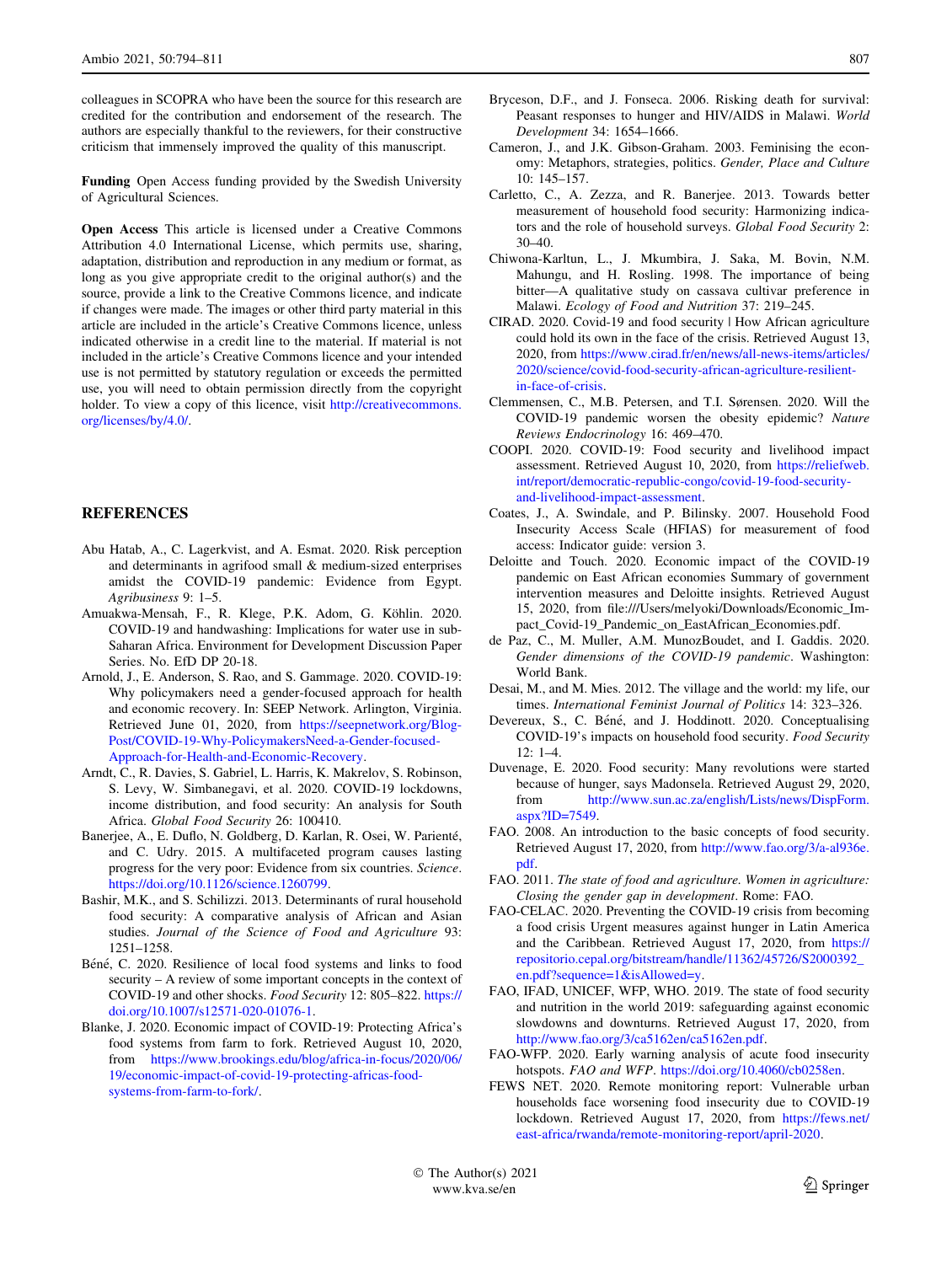- <span id="page-14-0"></span>Fleetwood, J. 2020. Social justice, food loss, and the sustainable development goals in the era of COVID-19. Sustainability 12: 5027. <https://doi.org/10.3390/su12125027>.
- Folbre, N. 1994. Who pays for the kids? Gender and the structures of constraint. London: Routledge.
- France 24. 2020. Covid-19: The pandemic heightens food insecurity in Benin. Retrieved August 13, 2020, from [https://www.](https://www.france24.com/en/20200509-covid-19-the-pandemic-heightens-food-insecurity-in-benin) [france24.com/en/20200509-covid-19-the-pandemic-heightens](https://www.france24.com/en/20200509-covid-19-the-pandemic-heightens-food-insecurity-in-benin)[food-insecurity-in-benin](https://www.france24.com/en/20200509-covid-19-the-pandemic-heightens-food-insecurity-in-benin).
- FSIN and Global Network Against Food Crises. 2020. Global Report on Food Crises 2020 September update: in times of COVID-19. Rome. Retrieved August 10, 2020, from [https://reliefweb.int/](https://reliefweb.int/sites/reliefweb.int/files/resources/GRFC2020_September%20Update_0.pdf) [sites/reliefweb.int/files/resources/GRFC2020\\_September%](https://reliefweb.int/sites/reliefweb.int/files/resources/GRFC2020_September%20Update_0.pdf) [20Update\\_0.pdf.](https://reliefweb.int/sites/reliefweb.int/files/resources/GRFC2020_September%20Update_0.pdf)
- Fullbrook, E. 2001. Conceptual displacement: From the natural to the social. Review of Social Economy 59: 285–296.
- Garda World. 2020. Côte d'Ivoire: Health Ministry confirms first case of COVID-19 March. Retrieved August 14, 2020, from [https://](https://www.garda.com/crisis24/news-alert-full-history/kjKDDKv3ZuJaDQjjS/cote-divoire-health-ministry-confirms-first-case-of-covid-19-march-12) [www.garda.com/crisis24/news-alert-full-history/](https://www.garda.com/crisis24/news-alert-full-history/kjKDDKv3ZuJaDQjjS/cote-divoire-health-ministry-confirms-first-case-of-covid-19-march-12) [kjKDDKv3ZuJaDQjjS/cote-divoire-health-ministry-confirms](https://www.garda.com/crisis24/news-alert-full-history/kjKDDKv3ZuJaDQjjS/cote-divoire-health-ministry-confirms-first-case-of-covid-19-march-12)[first-case-of-covid-19-march-12.](https://www.garda.com/crisis24/news-alert-full-history/kjKDDKv3ZuJaDQjjS/cote-divoire-health-ministry-confirms-first-case-of-covid-19-march-12)
- Hassouneh, I., A. Radwan, T. Serra, and J.M. Gil. 2012. Food scare crises and developing countries: The impact of avian influenza on vertical price transmission in the Egyptian poultry sector. Food Policy 37: 264–274.
- Harris, J., L. Depenbusch, A.A. Pal, R.M. Nair, and S. Ramasamy. 2020. Food system disruption: Initial livelihood and dietary effects of COVID-19 on vegetable producers in India. Food Security 12: 841–851.
- HLPE. 2017. 2 nd Note on Critical and Emerging Issues for Food Security and Nutrition. A note by the High Level Panel of Experts on Food Security and Nutrition of the Committee on World Food Security, Rome.
- HRW. 2020. DR Congo: Respecting Rights Key Amid COVID-19. Retrieved August 10, 2020, from [https://reliefweb.int/report/](https://reliefweb.int/report/democratic-republic-congo/dr-congo-respecting-rights-key-amid-covid-19) [democratic-republic-congo/dr-congo-respecting-rights-key](https://reliefweb.int/report/democratic-republic-congo/dr-congo-respecting-rights-key-amid-covid-19)[amid-covid-19](https://reliefweb.int/report/democratic-republic-congo/dr-congo-respecting-rights-key-amid-covid-19).
- IIED. 2020. How COVID-19 is impacting and changing East Africa's agri-food systems. Retrieved August 10, 2020, from [https://](https://www.iied.org/how-covid-19-impacting-changing-east-africas-agri-food-systems) [www.iied.org/how-covid-19-impacting-changing-east-africas](https://www.iied.org/how-covid-19-impacting-changing-east-africas-agri-food-systems)[agri-food-systems](https://www.iied.org/how-covid-19-impacting-changing-east-africas-agri-food-systems).
- International Growth Centre. 2020. Mozambique's response to COVID-19: Challenges and questions. Retrieved August 28, 2020, from [https://www.theigc.org/blog/mozambiques-response](https://www.theigc.org/blog/mozambiques-response-to-covid-19-challenges-and-questions/)[to-covid-19-challenges-and-questions/.](https://www.theigc.org/blog/mozambiques-response-to-covid-19-challenges-and-questions/)
- Jansen, J. 2020. Ready to learn? The emotional impact of the Covid-19 pandemic and lockdown on South African children. Retrieved August 28, 2020, from [https://www.iol.co.za/news/opinion/](https://www.iol.co.za/news/opinion/ready-to-learn-the-emotional-impact-of-the-covid-19-pandemic-and-lockdown-on-south-african-children-50691597) [ready-to-learn-the-emotional-impact-of-the-covid-19-pandemic](https://www.iol.co.za/news/opinion/ready-to-learn-the-emotional-impact-of-the-covid-19-pandemic-and-lockdown-on-south-african-children-50691597)[and-lockdown-on-south-african-children-50691597.](https://www.iol.co.za/news/opinion/ready-to-learn-the-emotional-impact-of-the-covid-19-pandemic-and-lockdown-on-south-african-children-50691597)
- John Hopkins University. 2020. Retrieved November 26, 2020, from <https://coronavirus.jhu.edu/>.
- Kohler, T. and H. Borhat. 2020. COVID-19, Social protection and the labour market in South Africa. Are social grants being targeted at the most vulnerable? National income Dynamics Study and Coronavirus Rapid Mobile Survey (NIDS-CRAM). Retrieved August 28, 2020, from [https://cramsurvey.org/wp-content/](https://cramsurvey.org/wp-content/uploads/2020/07/K%25C3%25B6hler-COVID-19-social-protection-and-the-labour-market-in-South-Africa.pdf) [uploads/2020/07/K%C3%B6hler-COVID-19-social-protection](https://cramsurvey.org/wp-content/uploads/2020/07/K%25C3%25B6hler-COVID-19-social-protection-and-the-labour-market-in-South-Africa.pdf)[and-the-labour-market-in-South-Africa.pdf](https://cramsurvey.org/wp-content/uploads/2020/07/K%25C3%25B6hler-COVID-19-social-protection-and-the-labour-market-in-South-Africa.pdf).
- Kosnik, L.R. and A. Bellas. 2020. Drivers of COVID-19 Stay at Home Orders: Epidemiologic, Economic, or Political Concerns? SSRN. Retrieved August 08, 2020, from [https://ssrn.com/](https://ssrn.com/abstract=3638501) [abstract=3638501](https://ssrn.com/abstract=3638501) or <https://doi.org/10.2139/ssrn.3638501>.
- KPMG. 2020a. Benin: Government and institutions in response to Covid-19. Retrieved August 28, 2020, from [https://home.kpmg/](https://home.kpmg/xx/en/home/insights/2020/04/benin-government-and-institution-measures-in-response-to-covid.html)

[xx/en/home/insights/2020/04/benin-government-and-institution](https://home.kpmg/xx/en/home/insights/2020/04/benin-government-and-institution-measures-in-response-to-covid.html)[measures-in-response-to-covid.html](https://home.kpmg/xx/en/home/insights/2020/04/benin-government-and-institution-measures-in-response-to-covid.html).

- KPMG. 2020b. Ivory Coast: Government and institutions in response to Covid-19. Retrieved August 28, 2020, from [https://home.](https://home.kpmg/xx/en/home/insights/2020/04/ivory-coast-government-and-institution-measures-in-response-to-covid.html) [kpmg/xx/en/home/insights/2020/04/ivory-coast-government](https://home.kpmg/xx/en/home/insights/2020/04/ivory-coast-government-and-institution-measures-in-response-to-covid.html)[and-institution-measures-in-response-to-covid.html.](https://home.kpmg/xx/en/home/insights/2020/04/ivory-coast-government-and-institution-measures-in-response-to-covid.html)
- KPMG. 2020c. Nigeria: Government and institutions in response to Covid-19. Retrieved August 28, 2020, from [https://home.kpmg/](https://home.kpmg/xx/en/home/insights/2020/04/nigeria-government-and-institution-measures-in-response-to-covid.html) [xx/en/home/insights/2020/04/nigeria-government-and](https://home.kpmg/xx/en/home/insights/2020/04/nigeria-government-and-institution-measures-in-response-to-covid.html)[institution-measures-in-response-to-covid.html.](https://home.kpmg/xx/en/home/insights/2020/04/nigeria-government-and-institution-measures-in-response-to-covid.html)
- Lambert, H., J. Gupte, H. Fletcher, L. Hammond, N. Lowe, M. Pelling, N. Raina, T. Shahid, et al. 2020. COVID-19 as a global challenge: Towards an inclusive and sustainable future. The Lancet Planetary Health. 4: 3124.
- Lawson-Lartego, L., and M.J. Cohen. 2020. 10 recommendations for African governments to ensure food security for poor and vulnerable populations during COVID-19. Food Security 12: 899–902. [https://doi.org/10.1007/s12571-020-01062-7.](https://doi.org/10.1007/s12571-020-01062-7)
- Le, N.K., A.V. Le, J.P. Brooks, S. Khetpal, D. Liauw, R. Izurieta, M. Reina Ortiz 2020. Impact of government-imposed social distancing measures on COVID-19 morbidity and mortality around the world. Bulletin of the World Health Organization. [https://doi.](https://doi.org/10.2471/BLT.20.262659) [org/10.2471/BLT.20.262659.](https://doi.org/10.2471/BLT.20.262659)
- MacDonald, M. 1995. Feminist economics: From theory to research. Canadian Journal of Economics 28: 159–176.
- Madonsela, T., M. Lourens, K. Flynn, C. Walker, Oates, E. McCandless, J. Watson, and L. Chiwona-Karltun. 2020. Statement and policy brief by the social justice think-tank - Digital roundtable on social justice and mental health in the face of the coronavirus COVID-19. Stellenbosch: Centre for Social Justice, Stellenbosch University.
- Maher, C.S., T. Hoang, and A. Hindery. 2020. Fiscal responses to COVID-19: Evidence from local governments and nonprofits. Public Administration Review. [https://doi.org/10.1111/puar.](https://doi.org/10.1111/puar.13238) [13238](https://doi.org/10.1111/puar.13238).
- Malapit, H.J., R.S. Meinzen-Dick, A.R. Quisumbing, and L. Zseleczky. 2020. Women: Transforming food systems for empowerment and equity. In 2020 Global Food Policy Report. Chapter 4, 36–45. Washington: International Food Policy Research Institute. [https://doi.org/10.2499/9780896293670\\_04.](https://doi.org/10.2499/9780896293670_04)
- Mboera, L.E.G., G.O. Akipede, A. Banerjee, L.E. Cuevas, T. Czypionka, M. Khan, R. Kock, D. McCoy, et al. 2020. Mitigating lockdown challenges in response to COVID-19 in Sub-Saharan Africa. International Journal of Infectious Diseases 96: 308–310. [https://doi.org/10.1016/j.ijid.2020.05.018.](https://doi.org/10.1016/j.ijid.2020.05.018)
- McCain, N. 2020. Lockdown: 'Inadequate' nutrition in food parcels may worsen child malnutrition – NGO. Retrieved August 29, 2020, from [https://www.news24.com/news24/southafrica/news/](https://www.news24.com/news24/southafrica/news/nutrition-in-food-parcels-inadequate-to-prevent-rise-in-child-malnutrition-health-ngo-20200530) [nutrition-in-food-parcels-inadequate-to-prevent-rise-in-child](https://www.news24.com/news24/southafrica/news/nutrition-in-food-parcels-inadequate-to-prevent-rise-in-child-malnutrition-health-ngo-20200530)[malnutrition-health-ngo-20200530](https://www.news24.com/news24/southafrica/news/nutrition-in-food-parcels-inadequate-to-prevent-rise-in-child-malnutrition-health-ngo-20200530).
- Mechlem, K. 2004. Food Security and the Right to Food in the Discourse of the United Nations. European Law Journal 10: 631–648.
- Mies, M. 2010. The village and the world: My life, our times. North Melbourne: Spinifex Press.
- Misselhorn, A.A. 2005. What drives food insecurity in southern Africa? A meta-analysis of household economy studies. Global environmental change 15: 33–43.
- Mogues, T. 2020. Food markets during COVID-19. Retrieved August 14, 2020, from https://www.imf.org/~[/media/Files/Publications/](https://www.imf.org/%7e/media/Files/Publications/COVID-19-special-notes/en-special-series-on-covid-19-food-markets-during-covid-19.ashx) [COVID-19-special-notes/en-special-series-on-covid-19-food](https://www.imf.org/%7e/media/Files/Publications/COVID-19-special-notes/en-special-series-on-covid-19-food-markets-during-covid-19.ashx)[markets-during-covid-19.ashx.](https://www.imf.org/%7e/media/Files/Publications/COVID-19-special-notes/en-special-series-on-covid-19-food-markets-during-covid-19.ashx)
- Moorty, L., S. Mahajan, G. Andronova Vincelette, I. Izvorski. 2020. A policy framework for mitigating the impact of the COVID-19 crisis. Washington, DC: World Bank.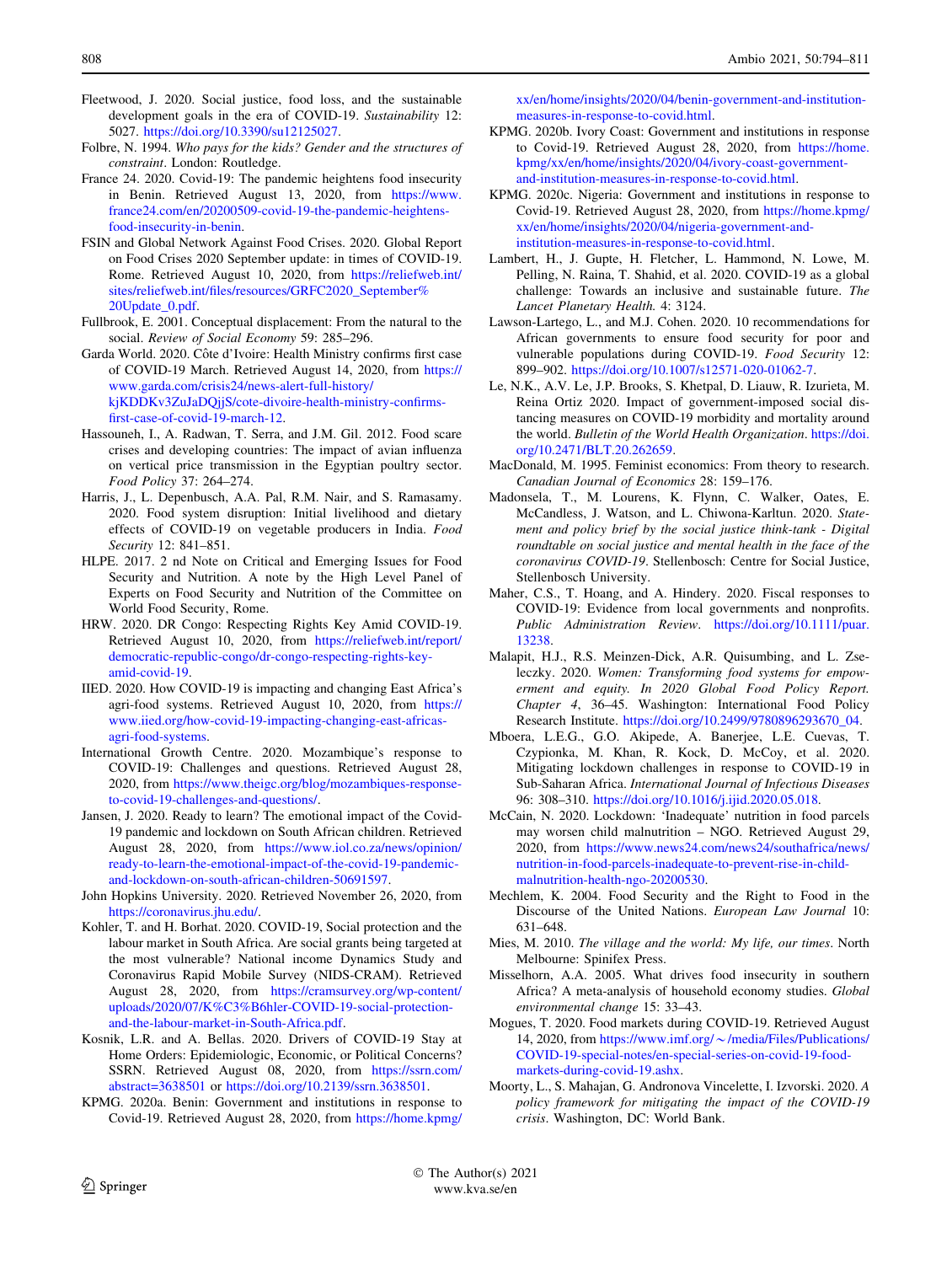- <span id="page-15-0"></span>Mupotsa, D. 2016. Food challenges: Feminist theory, revolutionary practice. Agenda 110/30.4, 1–5. Milton Park: Taylor & Francis.
- Naja, F., and R. Hamadeh. 2020. Nutrition amid the COVID-19 pandemic: A multi-level framework for action. European Journal of Clinical Nutrition. [https://doi.org/10.1111/puar.](https://doi.org/10.1111/puar.13238) [13238](https://doi.org/10.1111/puar.13238).
- OECD. 2020. Food supply chains and COVID-19: Impacts and policy lessons. Retrieved August 14, 2020, from [https://oecd.dam](https://oecd.dam-broadcast.com/pm_7379_134_134305-ybqvdf0kg9.pdf)[broadcast.com/pm\\_7379\\_134\\_134305-ybqvdf0kg9.pdf.](https://oecd.dam-broadcast.com/pm_7379_134_134305-ybqvdf0kg9.pdf)
- Ohadike, D.C. 1981. The influenza pandemic of 1918–1919 and the spread of cassava cultivation on the Lower Niger: A study in historical linkages. Journal of African History 22: 379–391.
- Oyefara, J.L. 2007. Food insecurity, HIV/AIDS pandemic and sexual behaviour of female commercial sex workers in Lagos metropolis, Nigeria. SAHARA-J: Journal of Social Aspects of HIV/AIDS 4: 626–635.
- Pais, G., K. Jayaram, and A. van Wamelen. 2020. Safeguarding Africa's food systems through and beyond the crisis. McKinsey and Company. Retrieved August 29, 2020, from [https://www.](https://www.mckinsey.com/featured-insights/middle-east-and-africa/safeguarding-africas-food-systems-through-and-beyond-the-crisis) [mckinsey.com/featured-insights/middle-east-and-africa/](https://www.mckinsey.com/featured-insights/middle-east-and-africa/safeguarding-africas-food-systems-through-and-beyond-the-crisis) [safeguarding-africas-food-systems-through-and-beyond-the](https://www.mckinsey.com/featured-insights/middle-east-and-africa/safeguarding-africas-food-systems-through-and-beyond-the-crisis)[crisis.](https://www.mckinsey.com/featured-insights/middle-east-and-africa/safeguarding-africas-food-systems-through-and-beyond-the-crisis)
- Parliamentary Monitoring Group. 2020. COVID-19 NGO food distribution; SRD R350 grant. Retrieved August 13, 2020, from <https://pmg.org.za/committee-meeting/30339/>.
- Pietermaritzburg Economic Justice and Dignity Group and the Heirich Boll Foundation, South Africa. 2020. 2019 Household Affordability Index. Retrieved August 29, 2020, from [https://](https://pmbejd.org.za/wp-content/uploads/2019/09/September-2019-Household-Affordability-Index-PMBEJD.pdf) [pmbejd.org.za/wp-content/uploads/2019/09/September-2019-](https://pmbejd.org.za/wp-content/uploads/2019/09/September-2019-Household-Affordability-Index-PMBEJD.pdf) [Household-Affordability-Index-PMBEJD.pdf](https://pmbejd.org.za/wp-content/uploads/2019/09/September-2019-Household-Affordability-Index-PMBEJD.pdf).
- Pikoli, Z. 2020. Courts asked to compel government to feed learners. Retrieved August 29, 2020, from [https://www.dailymaverick.co.](https://www.dailymaverick.co.za/article/2020-06-12-courts-asked-to-force-government-to-feed-learners/) [za/article/2020-06-12-courts-asked-to-force-government-to](https://www.dailymaverick.co.za/article/2020-06-12-courts-asked-to-force-government-to-feed-learners/)[feed-learners/.](https://www.dailymaverick.co.za/article/2020-06-12-courts-asked-to-force-government-to-feed-learners/)
- Pilla, L., and J.A. Dantas. 2016. Intra-household nutritional dynamics: A cross-sectional study of Maasai communities in Kenya. Qualitative Health Research 26: 793–806.
- Population Services International. 2020. Supporting local production of handwashing facilities in Benin, Cote D'Ivoire and Ethiopia. Retrieved August 28, 2020, from [https://www.psi.org/2020/06/](https://www.psi.org/2020/06/COVID-19-handwashing-stations/) [COVID-19-handwashing-stations/.](https://www.psi.org/2020/06/COVID-19-handwashing-stations/)
- Power, M. 2004. Social provisioning as a starting point for feminist economics. Feminist Economics 10: 3–19.
- Pulighe, G., and F. Lupia. 2020. Food first: COVID-19 outbreak and cities lockdown a booster for a wider vision on urban agriculture. Sustainability 12: 5012.
- Quisumbing, A.R., D. Rubin, C. Manfre, E. Waithanji, M. Van den Bold, D. Olney, N. Johnson, R. Meinzen-Dick. 2015. Gender, assets, and market-oriented agriculture: Learning from highvalue crop and livestock projects in Africa and Asia. Agriculture and Human Values 32: 705–725. [https://doi.org/10.1007/s10460-](https://doi.org/10.1007/s10460-015-9587-x) [015-9587-x.](https://doi.org/10.1007/s10460-015-9587-x)
- Rafaeli, T., and G. Hutchinson. 2020. The Secondary Impacts of COVID-19 on Women and Girls in Sub-Saharan Africa. Retrieved August 18, 2020, from [https://opendocs.ids.ac.uk/](https://opendocs.ids.ac.uk/opendocs/bitstream/handle/20.500.12413/15408/830_COVID-19_girls_and_women_SSA.pdf%3fsequence%3d1%26isAllowed%3dy) [opendocs/bitstream/handle/20.500.12413/15408/830\\_COVID-](https://opendocs.ids.ac.uk/opendocs/bitstream/handle/20.500.12413/15408/830_COVID-19_girls_and_women_SSA.pdf%3fsequence%3d1%26isAllowed%3dy)[19\\_girls\\_and\\_women\\_SSA.pdf?sequence=1&isAllowed=y](https://opendocs.ids.ac.uk/opendocs/bitstream/handle/20.500.12413/15408/830_COVID-19_girls_and_women_SSA.pdf%3fsequence%3d1%26isAllowed%3dy).
- Ragasa, C., and I. Lambrecht. 2020. COVID-19 and the food system: Setback or opportunity for gender equality? Food Security 12: 877–880. [https://doi.org/10.1007/s12571-020-01089-w.](https://doi.org/10.1007/s12571-020-01089-w)
- Reardon, T., M.F. Bellemare, and D. Zilberman. 2020. How COVID-19 may disrupt food supply chains in developing countries. Retrieved August 29, 2020, from [https://www.ifpri.org/blog/](https://www.ifpri.org/blog/how-covid-19-may-disrupt-food-supply-chains-developing-countries) [how-covid-19-may-disrupt-food-supply-chains-developing](https://www.ifpri.org/blog/how-covid-19-may-disrupt-food-supply-chains-developing-countries)[countries](https://www.ifpri.org/blog/how-covid-19-may-disrupt-food-supply-chains-developing-countries).
- Relief Web. 2020. Mozambique Key Message Update: drought, conflict, and COVID-19 drive Stressed (IPC Phase 2) and Crisis (IPC Phase 3) outcomes, May 2020. Retrieved August 20, 2020, from [https://reliefweb.int/report/mozambique/mozambique-key](https://reliefweb.int/report/mozambique/mozambique-key-message-update-drought-conflict-and-covid-19-drive-stressed-ipc)[message-update-drought-conflict-and-covid-19-drive-stressed](https://reliefweb.int/report/mozambique/mozambique-key-message-update-drought-conflict-and-covid-19-drive-stressed-ipc)[ipc.](https://reliefweb.int/report/mozambique/mozambique-key-message-update-drought-conflict-and-covid-19-drive-stressed-ipc)
- Rich, K.M., and F. Wanyoike. 2010. An assessment of the regional and national socio-economic impacts of the 2007 Rift Valley fever outbreak in Kenya. The American Journal of Tropical Medicine and Hygiene 83: 52–57.
- Richards, E., S. Theobald, A. George, J.C. Kim, C. Rudert, K. Jehan, and R. Tolhurst. 2013. Going beyond the surface: Gendered intra-household bargaining as a social determinant of child health and nutrition in low and middle income countries. Social Science and Medicine 95: 24–33.
- Ryan, B.J., D. Coppola, D.V. Canyon, M. Brickhouse, and R. Swienton. 2020. COVID-19 community stabilization and sustainability framework: An integration of the Maslow hierarchy of needs and social determinants of health. Disaster Medicine and Public Health Preparedness. [https://doi.org/10.1017/dmp.](https://doi.org/10.1017/dmp.2020.109) [2020.109.](https://doi.org/10.1017/dmp.2020.109)
- Sachs, C. 2013. Feminist food sovereignty: Crafting a new vision. The Journal of Peasant Studies. Conference Paper #58.
- Schenck, C.J., P.F. Blaauw, J.M. Viljoen, and E.C. Swart. 2018. Social work and food security: Case study on the nutritional capabilities of the landfill waste pickers in South Africa. International Social Work 61: 571–586.
- Schmidhuber, J., and B. Qiao. 2020. Comparing crises: Great lockdown versus great recession. Rome: FAO.
- Sen, A. 1981. Poverty and famines: An essay on entitlement and deprivation. Oxford: Clarendon Press.
- Smith, L.C., and L. Haddad. 2015. Reducing child undernutrition: Past drivers and priorities for the post-MDG era. World Development 68: 180–204.
- Social justice and covid-19 policy and relief monitoring alliance (SCOPRA). 2020. Retrieved August 13, 2020, from [https://](https://socialjustice.sun.ac.za/projects/scopra/) [socialjustice.sun.ac.za/projects/scopra/.](https://socialjustice.sun.ac.za/projects/scopra/)
- Solidarity Fund. 2020. Solidarity fund approves R175 Million in food relief as Covid-19 infections rise. Retrieved August 13, 2020, from [https://solidarityfund.co.za/media/2020/07/Solidarity-](https://solidarityfund.co.za/media/2020/07/Solidarity-Fund_-Press-Statement_31-July-2020.pdf)[Fund\\_-Press-Statement\\_31-July-2020.pdf](https://solidarityfund.co.za/media/2020/07/Solidarity-Fund_-Press-Statement_31-July-2020.pdf).
- South African Government. 2020. Employment and Labour on UIF May Coronavirus Covid-19 relief payments. Retrieved August 13, 2020, from [https://www.gov.za/speeches/employment-and](https://www.gov.za/speeches/employment-and-labour-uif-may-coronavirus-covid-19-relief-payments-19-jun-2020-0000)[labour-uif-may-coronavirus-covid-19-relief-payments-19-jun-](https://www.gov.za/speeches/employment-and-labour-uif-may-coronavirus-covid-19-relief-payments-19-jun-2020-0000)[2020-0000.](https://www.gov.za/speeches/employment-and-labour-uif-may-coronavirus-covid-19-relief-payments-19-jun-2020-0000)
- Sukhwani, V., S. Deshkar, and R. Shaw. 2020. COVID-19 lockdown, food systems and urban-rural partnership: Case of Nagpur, India. International Journal of Environmental Research and Public Health 17: 5710.
- Temple, N.J., N.P. Steyn, J. Fourie, and A. De Villiers. 2011. Price and availability of healthy food: A study in rural South Africa. Nutrition 27: 55–58.
- Thurlow, J., 2020. COVID-19 lockdowns have imposed substantial economic costs on countries in Africa. IFPRI book chapters, pp. 23–25.
- Torero, M. 2020. Without food, there can be no exit from the pandemic: Countries must join forces to avert a global food crisis from COVID-19. Retrieved August 14, 2020, from [https://www.](https://www.nature.com/articles/d41586-020-01181-3%3fproof%3dtrueMay%252525252F) [nature.com/articles/d41586-020-01181-3?proof=trueMay%](https://www.nature.com/articles/d41586-020-01181-3%3fproof%3dtrueMay%252525252F) [2525252F](https://www.nature.com/articles/d41586-020-01181-3%3fproof%3dtrueMay%252525252F).
- Udmale, P., I. Pal, S. Szabo, M. Pramanik, and A. Large. 2020. Global food security in the context of COVID-19: A scenario-based exploratory analysis. Progress in Disaster Science 7: 100120.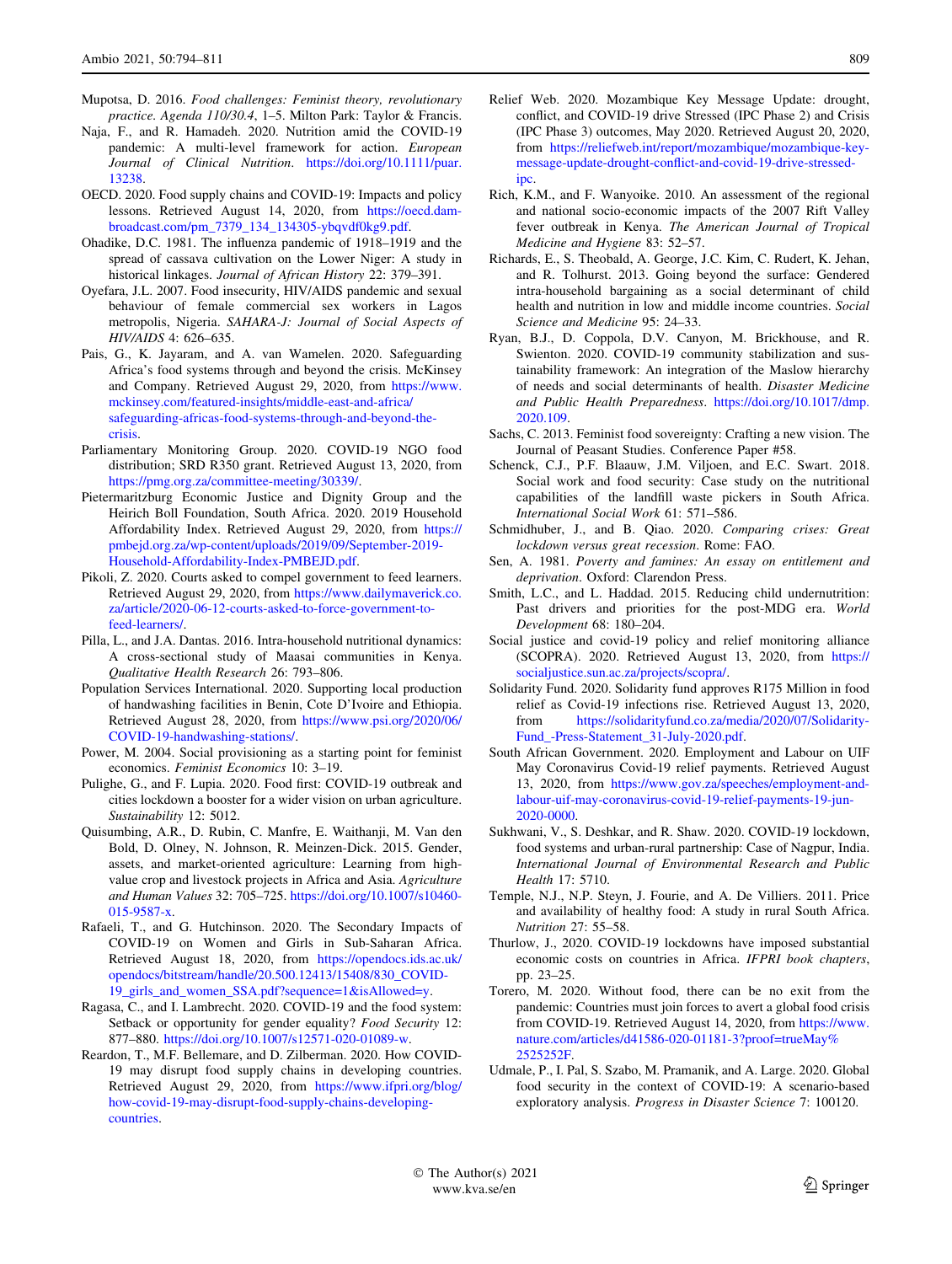- <span id="page-16-0"></span>United Nations. 2020a. Peace, dignity and equality on a healthy planet. Retrieved August 18, 2020, from [https://www.un.org/en/](https://www.un.org/en/sections/issues-depth/population/) [sections/issues-depth/population/.](https://www.un.org/en/sections/issues-depth/population/)
- United Nations. 2020b. Policy Brief: COVID-19 in an Urban World. Retrieved August 27, 2020, from [https://www.un.org/en/](https://www.un.org/en/coronavirus/covid-19-urban-world) [coronavirus/covid-19-urban-world](https://www.un.org/en/coronavirus/covid-19-urban-world).
- United Nations. 2020c. Policy brief: The impact of COVID-19 on food security and nutrition, pp. 23. Retrieved August 10, 2020, from [https://www.tralac.org/documents/resources/covid-19/](https://www.tralac.org/documents/resources/covid-19/3813-the-impact-of-covid-19-on-food-security-and-nutrition-un-policy-brief-june-2020/file.html) [3813-the-impact-of-covid-19-on-food-security-and-nutrition-un](https://www.tralac.org/documents/resources/covid-19/3813-the-impact-of-covid-19-on-food-security-and-nutrition-un-policy-brief-june-2020/file.html)[policy-brief-june-2020/file.html](https://www.tralac.org/documents/resources/covid-19/3813-the-impact-of-covid-19-on-food-security-and-nutrition-un-policy-brief-june-2020/file.html).
- United Nations General Assembly. 2015. Transforming our world: The 2030 Agenda for Sustainable Development. Division for Sustainable Development Goals: New York, NY, USA. Retrieved August 19, 2020, from [http://wedocs.unep.org/bitstream/handle/](http://wedocs.unep.org/bitstream/handle/20.500.11822/11125/unep_swio_sm1_inf7_sdg.pdf%3fsequence%3d1) [20.500.11822/11125/unep\\_swio\\_sm1\\_inf7\\_sdg.pdf?sequence=1.](http://wedocs.unep.org/bitstream/handle/20.500.11822/11125/unep_swio_sm1_inf7_sdg.pdf%3fsequence%3d1)
- United Republic of Tanzania. 2020. Ministry of Health, Community Development, Gender, Elderly and Children. Retrieved August 19, 2020, from <https://www.moh.go.tz/en/covid-19-info>.
- Van Staveren, I. 2010. Feminist economics: Setting out the parameters. In Gender and Economics (pp. 18-48). VS Verlag für Sozialwissenschaften.
- Vogel, C., and J. Smith. 2002. The politics of scarcity: Conceptualising the current food security crisis in southern Africa: commentary. South African Journal of Science 98: 315–317.
- Wamala Larsson, C., and J. Svensson. 2018. Mobile phones in the transformation of the informal economy: Stories from market women in Kampala, Uganda. Journal of Eastern African Studies 12: 533–551. <https://doi.org/10.1080/17531055.2018.1436247>.
- Waring, M., and G. Steinem. 1988. If women counted: A new feminist economics. San Francisco: Harper & Row.
- Wills, G., L. Patel, S. van der Berg, and B. Mpeta. 2020. House resources flows and food poverty during South Africa's Lockdown: Short term policy implications for three channels of social protection. National income Dynamics Study and Coronavirus Rapid Mobile Survey (NIDS-CRAM). Retrieved August 29, 2020, from [https://cramsurvey.org/wp-content/uploads/2020/07/Wills](https://cramsurvey.org/wp-content/uploads/2020/07/Wills-household-resource-flows-and-food-poverty-during-South-Africa%25E2%2580%2599s-lockdown-2.pdf)[household-resource-flows-and-food-poverty-during-South-](https://cramsurvey.org/wp-content/uploads/2020/07/Wills-household-resource-flows-and-food-poverty-during-South-Africa%25E2%2580%2599s-lockdown-2.pdf)[Africa%E2%80%99s-lockdown-2.pdf](https://cramsurvey.org/wp-content/uploads/2020/07/Wills-household-resource-flows-and-food-poverty-during-South-Africa%25E2%2580%2599s-lockdown-2.pdf).
- World Bank, The. 2020. Food Security and COVID-19. Retrieved August 14, 2020, from [https://www.worldbank.org/en/topic/](https://www.worldbank.org/en/topic/agriculture/brief/food-security-and-covid-19) [agriculture/brief/food-security-and-covid-19](https://www.worldbank.org/en/topic/agriculture/brief/food-security-and-covid-19).
- World Food Programme. 2020. Update on the impact of Covid-19 on food and nutrition security in West and Central Africa. Retrieved August 13, 2020, from [http://www.food-security.net/wp-content/](http://www.food-security.net/wp-content/uploads/2020/05/WFP_Regional_West_Africa_Market_Impact_COVID-19_Update_21042020.pdf) [uploads/2020/05/WFP\\_Regional\\_West\\_Africa\\_Market\\_Impact\\_](http://www.food-security.net/wp-content/uploads/2020/05/WFP_Regional_West_Africa_Market_Impact_COVID-19_Update_21042020.pdf) [COVID-19\\_Update\\_21042020.pdf](http://www.food-security.net/wp-content/uploads/2020/05/WFP_Regional_West_Africa_Market_Impact_COVID-19_Update_21042020.pdf).
- World Health Organisation Rwanda. 2020. COVID-19 in Rwanda: A country's response. Retrieved August 14, 2020, from [https://](https://www.afro.who.int/news/covid-19-rwanda-countrys-response) [www.afro.who.int/news/covid-19-rwanda-countrys-response.](https://www.afro.who.int/news/covid-19-rwanda-countrys-response)
- Zeinali, Z., B. Bulc, A. Lal, K.R. van Daalen, D. Campbell-Lendru, T. Ezzine, and M. Neveux. 2020. A roadmap for intergenerational leadership in planetary health. The Lancet Planetary Health 4: e306–e308.
- Zhou, J. and C. Delgado. 2020. The impact of COVID-19 on critical global food supply chains and food security. Retrieved August 14, 2020, from [https://www.sipri.org/commentary/topical](https://www.sipri.org/commentary/topical-backgrounder/2020/impact-covid-19-critical-global-food-supply-chains-and-food-security)[backgrounder/2020/impact-covid-19-critical-global-food](https://www.sipri.org/commentary/topical-backgrounder/2020/impact-covid-19-critical-global-food-supply-chains-and-food-security)[supply-chains-and-food-security](https://www.sipri.org/commentary/topical-backgrounder/2020/impact-covid-19-critical-global-food-supply-chains-and-food-security).

Publisher's Note Springer Nature remains neutral with regard to jurisdictional claims in published maps and institutional affiliations.

# AUTHOR BIOGRAPHIES

**Linley Chiwona-Karltun**  $(\boxtimes)$  is an Associate Professor in Rural Development at The Swedish University of Agricultural Sciences (SLU). She is a dietician, nutritionist and international health specialist with empirical interests and research focus on household food security, food systems, food safety, agricultural value chains, gender, rural livelihoods and poverty.

Address: Swedish University of Agricultural Sciences, Box 7012, 75007 Uppsala, Sweden.

e-mail: linley.karltun@slu.se

Franklin Amuakwa-Mensah He is the research manager at Environment for Development (EfD) and a researcher at University of Gothenburg. He is also a research fellow on the Transfer project at UNICEF Office of Research – Innocenti. His former position was as a post-doctoral researcher at the department of economics at the Swedish University of Agricultural Sciences (SLU) and European Investment Bank (EIB)-Global Development Network (GDN) research fellow in applied development finance for the 2018/2019 cohort. He holds a PhD degree in economics from SLU. His primary research interest is in the areas of environmental and natural resource economics, development economics, and agricultural and food economics. His research is empirical in nature with applied econometric methods.

Address: University of Gothenburg, Box 645, 405 30 Göteborg, Sweden.

e-mail: franklin.amuakwa-mensah@efd.gu.se

Caroline Wamala-Larsson is an associate professor in gender studies and is working as head of research at the Swedish Program for ICT in Developing Regions (SPIDER) at Stockholm University, department of Computer and systems sciences. Located in the Gender and Technology discipline, Wamala-Larsson's research focuses on the use of ICT4D and gender as a point of analysis in ICT4D use. Her research acknowledges the mutual construction of gender and technology, contributing a deeper understanding of the cultural embeddedness of ICT.

Address: Institute of Computer and Systems Sciences -SPIDER, DSV, Stockholm University, Postbox 7003, 164 07, Kista, Sweden. e-mail: wamala@dsv.su.se

Salome Amuakwa-Mensah is a doctoral candidate in economics at the Luleå University of Technology. She has a masters degree in agricultural economics and management from the Swedish University of Agricultural Sciences. Her research interests include development, energy, environmental and agricultural economics.

Address: Department of Business Administration, Technology and Social Sciences, Luleå University of Technology, 971 87 Luleå, Sweden.

e-mail: salome.amuakwa.mensah@ltu.se

Assem Abu Hatab is an associate professor at the Department of Economics, Swedish University of Agricultural Sciences (SLU) in Uppsala, Sweden. He is also an associate professor at the Department of Economics & Rural Development at Arish University in Egypt. He is an applied economist with broad empirical interests and focus on food systems and food security in developing countries. In recent years, his research has focused on international food and agricultural trade including issues related to food safety and quality standards; food demand and commodity markets; food supply and value chains; and the dynamics of land-use changes and their links to the sustainability of food systems in developing countries.

Address: Swedish University of Agricultural Sciences, Box 7012, 75007 Uppsala, Sweden.